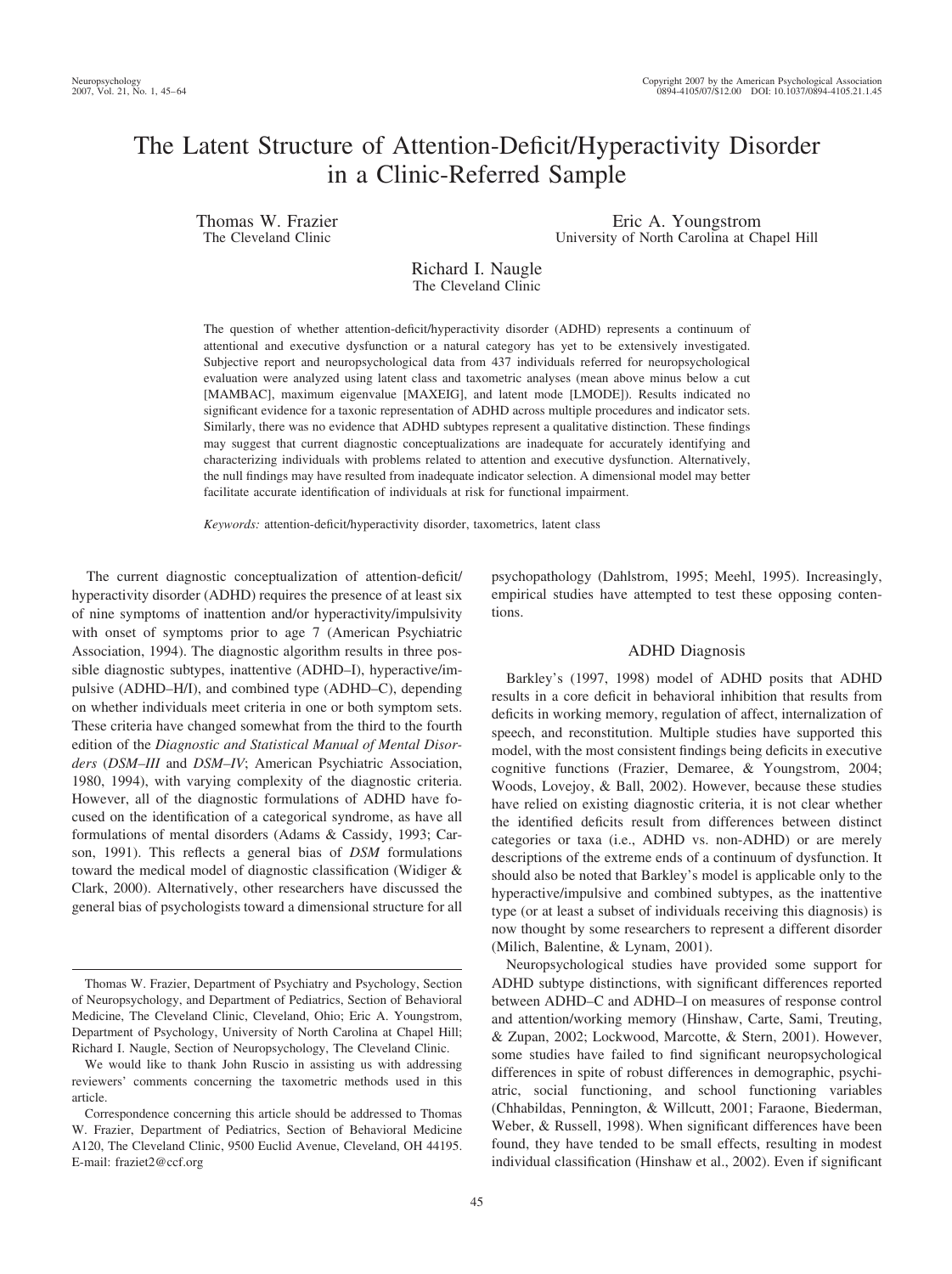neuropsychological and psychosocial differentiation are assumed, the question remains whether these differences result from descriptions of the ends of a continuum or continua or whether they result from ADHD subtypes representing discrete categories.

Milich and colleagues (2001) argued that ADHD subtypes are distinct, unrelated entities. Their conclusions were based on an extensive review of the history of the diagnosis as well as cluster analytic studies that differentiated between children. A recent study using latent class analysis found strong support for two distinct categories, inattention only and inattention with hyperactivity/impulsivity, consistent with those two of the three *DSM–IV* subtypes (Neuman et al., 1999). However, cluster analysis is not able to accurately determine whether data result from a latent taxonic structure or a latent dimensional structure (Waller & Meehl, 1998), and latent class analysis may be more useful for distinguishing between multiple latent categories, with coherent kinetic methods preferred for examining the taxonic hypothesis (Schmidt, Kotov, & Joiner, 2004).

On the basis of the above cited findings and limitations of previously applied methodology, several researchers have indicated that the actual latent status of ADHD subtypes has yet to be determined (Barkley, 2001; Hinshaw, 2001; Lahey, 2001). In fact, there are multiple possibilities regarding the actual latent structure of ADHD subtypes, including multiple latent categories, multiple dimensions, mixtures of dimensions and categories, and nesting of dimensional structure within latent categories. The primary purpose of the present study was to examine whether any latent categories composed of individuals with attention and/or hyperactivity/impulsivity problems exist. Additionally, we examine whether a subset of individuals with inattention, but not hyperactivity, will emerge as a distinct category relative to individuals with both symptom clusters.

#### Importance of Latent Structure Identification

The taxonic distinction is not merely academic. Matching the assessment method to the latent structure of a disorder increases the reliability and validity of assessment (for an extended discussion of this issue, see J. Ruscio & Ruscio, 2004). Accurate identification of the latent structure of a disorder is also likely to facilitate research. Studies can implement a more appropriate design (group comparisons vs. correlational designs or quantitative trait genetic models), maximizing power. Also, researchers can focus studies on the most likely etiological pattern. Some researchers have argued that taxonicity is more suggestive of all-or-none causes, whereas dimensionality is more consistent with multiple additive or graded etiologies (Haslam, 1997). Finally, taxometric analyses can help identify moderators of treatment outcome (see Beauchaine, 2003). For example, if a subset of individuals with significant inattention represents an ADHD taxon, these individuals may differentially benefit from particular treatment options (i.e., medication vs. cognitive– behavioral treatment). Thus, identifying the latent structure of ADHD is likely to significantly enhance the interpretation of past research using group designs and to facilitate future research and clinical work.

#### Taxometric Analysis of ADHD

A recent taxometric investigation found that ADHD was best characterized as representing a continuum (Haslam et al., 2006). However, this study examined only one indicator set with three variables, each representing a heterogeneous composite of symptoms from the *DSM–IV* ADHD symptom clusters. Thus, because of the limited indicators included in this study, an ADHD taxon may have been missed.

Beauchaine (2003) suggested that candidate indicators of an ADHD taxon be expanded beyond *DSM* criteria. Cognitive test data are a promising source of indicators. Neuropsychological test scores have been shown to differentiate between ADHD subjects and normal controls (Frazier et al., 2004). The magnitude of effects sizes for neuropsychological tests when comparing ADHD and non-ADHD groups typically ranges from medium to large, with the largest effect sizes occurring for measures of academic skills, sustained attention and impulsivity, and intellectual measures. Additionally, neuropsychological test scores provide direct indices of the two primary symptom clusters, inattention and impulsivity/ hyperactivity. Thus, although neuropsychological measures do not directly examine the *DSM* criteria, they do assess the primary symptoms of ADHD, and they directly measure some of the core deficits thought to underlie the condition (Barkley, 1998).

Taxometric analyses have typically focused on subjective report data (see Schmidt et al., 2004, for review). However, research has demonstrated that observers' expectations can induce pseudotaxonicity into rating scale data (Beauchaine & Waters, 2003). Supplementing subjective report data with objective test data should provide an additional consistency test to ensure that taxonicity is not inferred because of rater biases. The present study examined the taxonic conjecture by including indicator sets with subjective and objective test data.

## Hypotheses

With the paucity of previous empirical work regarding the latent structure of ADHD and the large number of possibilities regarding the latent structure of ADHD (dimensional, one latent category, multiple latent categories, one or more latent categories that each represent a continuum, etc.), we found it difficult to generate specific predictions. In the interest of making a strong prediction, and with the hopes of spurring additional research, we expected taxonic results across all of the indicator sets examined. This expectation is based on prior findings of ADHD clusters or classes (for a review, see Milich et al., 2001; Neuman et al., 1999) and the current categorical diagnostic conceptualization. The evidence of specific structural brain abnormalities was also considered in generating predictions (Castellanos et al., 1996, 2001), although it should be recognized that these findings could also be consistent with comparisons of the extreme ends of a continuum. Because previous evidence is not particularly strong and current classification systems are based largely on historical considerations, the above predictions should be viewed as strictly a starting point for research in this area.

No predictions were made regarding the composition of the taxon group(s). Many researchers might argue that the individuals who receive clinical diagnoses of ADHD–I represent a distinct category (Milich et al., 2001); however, we could also argue that individuals with both inattention and hyperactivity/impulsivity represent a distinct group. This is based on the relatively uncontroversial clinical observation that individuals with acquired brain injury often show symptoms of inattention and impulsivity that are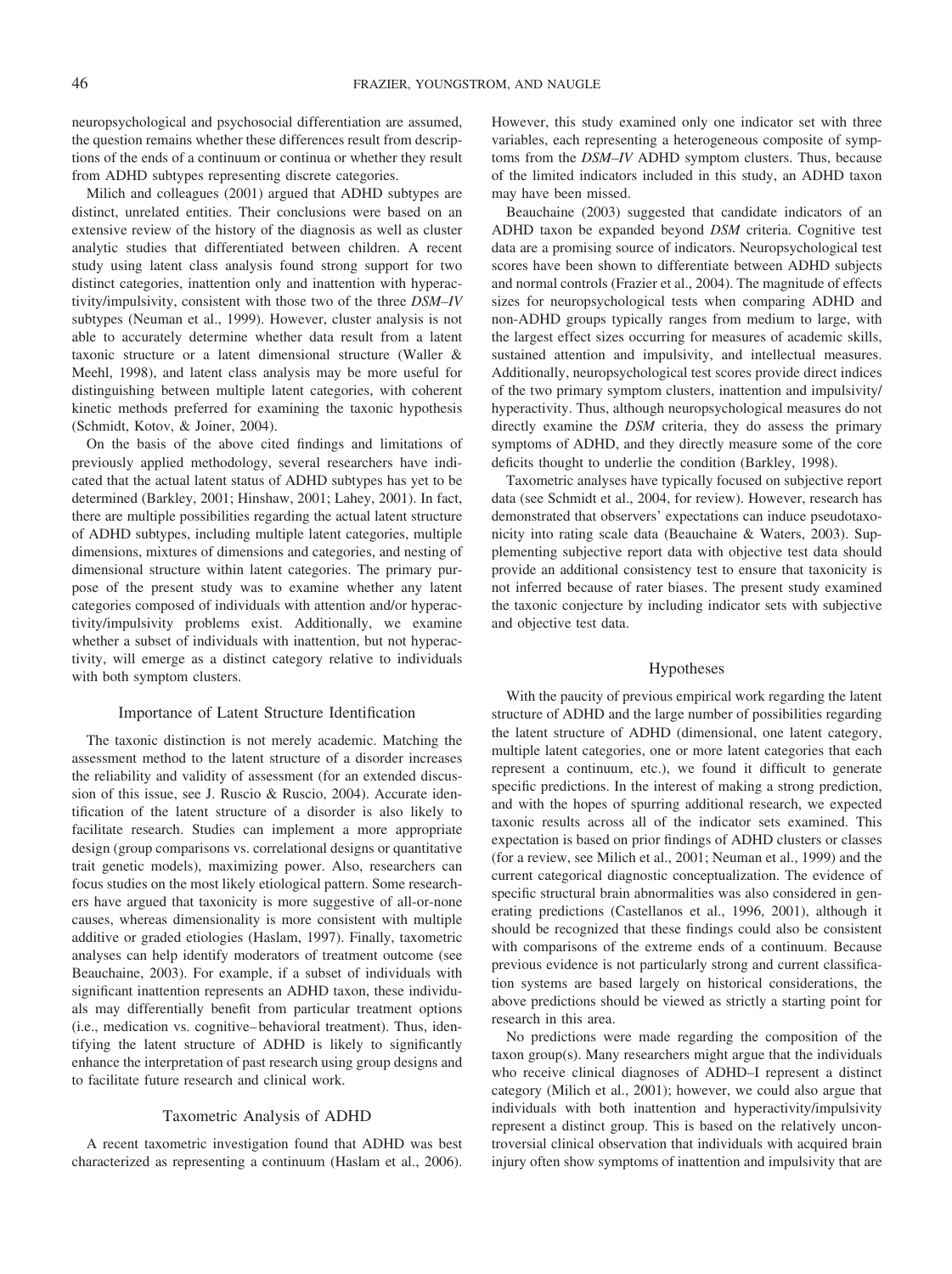categorically distinct from normal variations of inattention and impulsivity. Thus, the possibility that a developmentally based version of impulsivity/hyperactivity, analogous to the acquired version associated with head injury, should not be dismissed (Amor et al., 2005). For example, a subset of individuals with ADHD–C may show qualitatively distinct inattention and impulsivity resulting from selective dysfunction of ventromedial and/or lateral orbitofrontal regions due to genetic and/or early environmental factors, such as perinatal bradycardia or mild fetal alcohol syndrome.

A secondary purpose of the present study was to examine whether ADHD–I represents a distinct category relative to ADHD–C. We expected that a subset of individuals with the clinical diagnosis of ADHD–I would be distinguishable from individuals with ADHD–C and individuals with ADHD–I who are simply subthreshold for hyperactivity/impulsivity symptoms based on previous suggestions of a latent category of individuals with inattention only (Hinshaw, 2001).

## Method

#### *Participants*

Data for the present study were obtained from a deidentified patient registry that has been reviewed and approved by the Institutional Review Board at the Cleveland Clinic Foundation. The database consisted of neuropsychological test data from children, adolescents, and adults referred for neuropsychological assessment at the Cleveland Clinic Foundation Section of Neuropsychology. The patient population of this clinic represents a diverse group of individuals drawn from a large metropolitan area and the surrounding suburbs. Approximately 60% of referrals come from other hospital departments (primarily neurology, psychiatry, and psychology) and 40% of referrals come from community sources (typically pediatricians) or represent self-referrals. Individuals with neurological disorders (e.g., seizure disorders, tumors, head injuries, infectious disorders) and full-scale IQs below 70 were excluded from the sample. These exclusion criteria are consistent with the *DSM–IV* diagnostic guidelines that the symptoms of ADHD cannot be better explained by other preexisting neurodevelopmental disorders or mental retardation (American Psychiatric Association, 1994, pp. 83–85) and also follow recommendations

| Table 1 |                                     |
|---------|-------------------------------------|
|         | <b>Total Sample Characteristics</b> |

that taxometric analyses not include extreme cases whose performance on indicators would make them outliers (Schmidt, Kotov, & Joiner, 2004).

The final sample consisted of 437 individuals (age:  $M = 14.96$ years,  $SD = 9.70$ , range = 5–66; 61% male; 87% right-handed). This sample represents all of the individuals (children and adults) referred to this clinic for evaluation of attention, mood, and/or behavior problems during a 4-year period (2000 –2004). All individuals referred during this period were administered a comprehensive neuropsychological assessment battery. Clinical diagnoses of ADHD were made on the basis of the neuropsychological evaluation using *DSM–IV* criteria and relied heavily on clinical interview, neuropsychological tests of attention and executive function, and, for children, parent report of ADHD symptoms. These diagnoses required evidence of impairment in two settings for both child and adult participants. Typically this involved evidence of impairment at home and school for children and young adults or impairment at home and work for middle-aged adults. No individuals were given clinical diagnoses of ADHD–H/I. This likely reflects the lower prevalence of this subtype in the population, particularly in older samples (Barkley, 1998), as well as the heavy emphasis on the assessment of attention during neuropsychological evaluations. Review of the data indicated that it is likely that if only parent-report of ADHD symptoms had been used to make the diagnosis, approximately 10%–15% of individuals with ADHD–C would have been diagnosed as ADHD–H/I, depending on the cutoff used.

A number of individuals were not diagnosed with ADHD or any other neurodevelopmental disorder ( $n = 123$ ). Approximately  $44\%$ of these individuals were diagnosed with a mood, anxiety, or adjustment disorder. A review of these individuals' records indicated that in most cases these problems were not severely affecting the participant's everyday functioning, and in all cases, these problems did not significantly influence the patient's test performance (i.e., none of these cases evidenced a neuropsychological impairment defined as more than 2 *SD*s below the mean). Therefore, these individuals are subsequently referred to as *non-ADHD*, because they did not qualify for a clinical diagnosis of ADHD or any other neurodevelopmental disorder (i.e., learning disability, Asperger syndrome, or pervasive developmental disorder not otherwise specified). Table 1 presents characteristics separately by

|                          |                  | Non-ADHD $(n = 123)$ |      |                  | ADHD inattentive $(n = 86)$ | ADHD combined $(n = 228)$ |                  |      |      |
|--------------------------|------------------|----------------------|------|------------------|-----------------------------|---------------------------|------------------|------|------|
| Variable                 | $\boldsymbol{M}$ | SD                   | $\%$ | $\boldsymbol{M}$ | SD                          | $\%$                      | $\boldsymbol{M}$ | SD   | $\%$ |
| Age (years)              | 16.67            | 12.13                |      | 13.26            | 7.30                        |                           | 14.69            | 8.89 |      |
| Sex $(\%$ male)          |                  |                      | 59   |                  |                             | 49                        |                  |      | 66   |
| Handedness (% right)     |                  |                      | 89   |                  |                             | 85                        |                  |      | 86   |
| Learning disability      |                  |                      |      |                  |                             | 28                        |                  |      | 28   |
| Developmental disability |                  |                      |      |                  |                             | 4                         |                  |      | 11   |
| <b>FSIO</b>              | 103.3            | 13.4                 |      | 102.0            | 11.0                        |                           | 101.9            | 14.5 |      |
| <b>Total Achievement</b> | 103.8            | 13.2                 |      | 100.8            | 12.0                        |                           | 99.5             | 15.0 |      |
| <b>Total CPARS</b>       | 57.7             | 10.2                 |      | 60.4             | 8.6                         |                           | 66.1             | 10.8 |      |

*Note.* Test results for Full-Scale IQ (FSIQ) and Total Achievement are presented in standard score units  $(M = 100, SD = 15)$ ; test results for Total Conners Parent ADHD Rating Scale (CPARS) are presented in *T*-score units  $(M = 50, SD = 10)$ . ADHD = attention-deficit/hyperactivity disorder.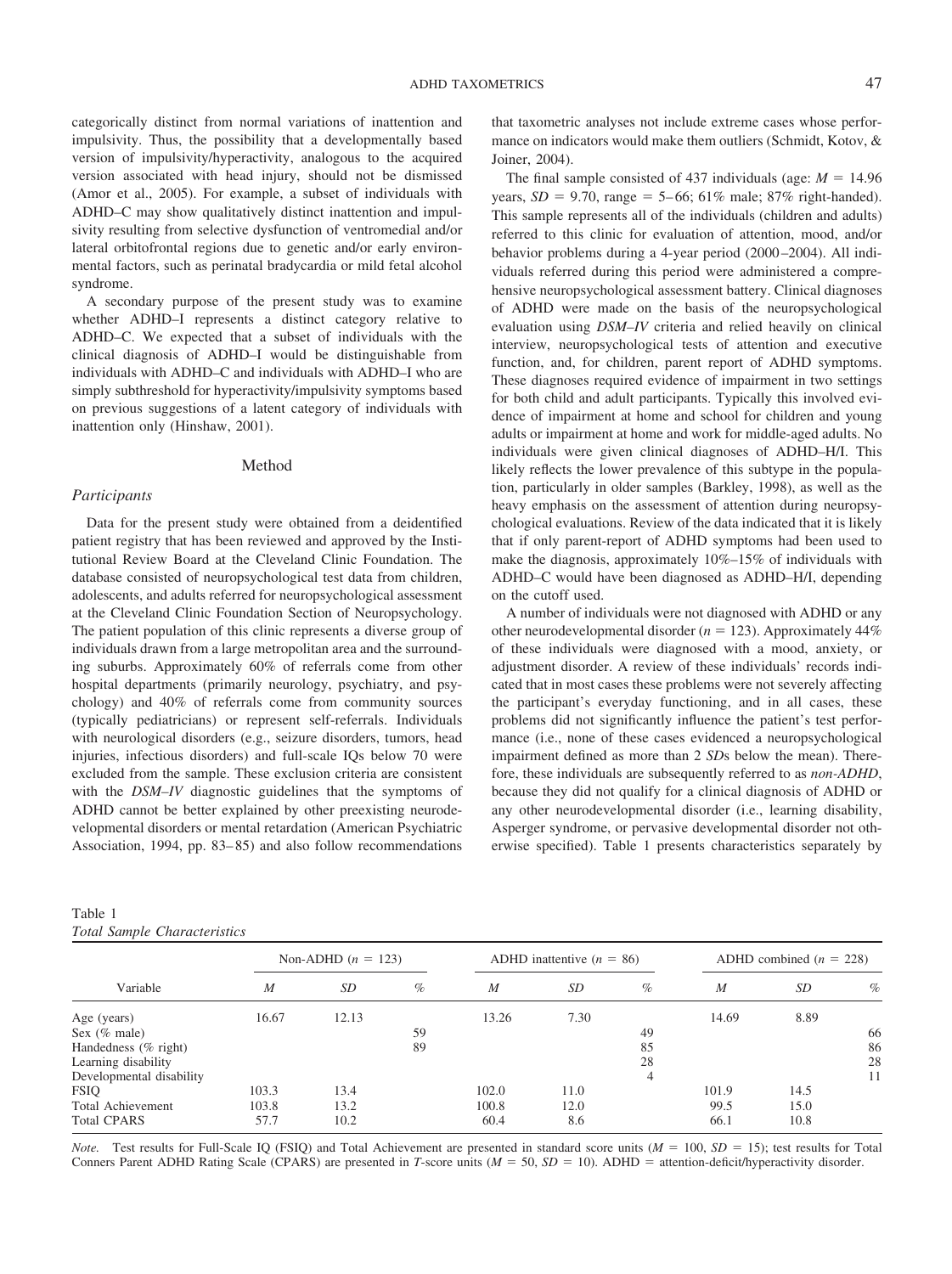clinical diagnostic group. Non-ADHD participants tended to be older than both ADHD groups (non-ADHD:  $M = 16.7$ ,  $SD = 12.1$ ; ADHD–I:  $M = 13.3$ ,  $SD = 7.3$ ; ADHD–C:  $M = 14.7$ ,  $SD = 8.9$ ), non-ADHD versus ADHD–I,  $t(207) = 2.33$ ,  $p = .02$ ; non-ADHD versus ADHD–C,  $t(349) = 1.75$ ,  $p = .08$ ; ADHD–I versus ADHD–C,  $t(312) = 1.33$ ,  $p = .19$ . Diagnostic groups also significantly differed in sex distributions,  $\chi^2(2, N = 437) = 8.10, p =$ .02. A greater proportion of males were found in the ADHD–C subsample (percentage male: non-ADHD  $=$  59.3, ADHD- $I = 48.8$ , ADHD–C = 66.2), consistent with previous literature (Barkley, 1998). For this reason, age- and/or sex-corrected norms were used for neuropsychological tasks and parent-report measures to minimize the likelihood of identifying age or sex taxa (Schmidt et al., 2004). Inspection of the data also reveals that the sample included a wide range of scores for all measures, including the full range of raw scores on the Conners Parent Rating Scale subscales (Conners, 1997). Thus, although this is a clinical sample, it is likely that the full range of impulsivity/hyperactivity and inattention was sampled.

Indicator sets were constructed using only subjective report, objective test data, or mixed subjective report and objective test indicators. Inclusion of varied indicator sets facilitates examination of the generalizability of results. If only subjective report measures produce taxonic findings, the resulting taxon might have been artificially created owing to expectancy effects (Beauchaine & Waters, 2003). Identification of a similar taxon in subjective report, objective test data, and mixed indicator sets would provide strong support for the taxonic conjecture. Alternatively, consistent findings of dimensional structure across multiple indicator sets provide strong evidence against the taxonic conjecture (Meehl, 2004). Subjective report and objective test data measure different aspects of behavior (Shaywitz, Fletcher, & Shaywitz, 1994, 1995) and thus may be differentially sensitive to an ADHD taxon. Inclusion of both subjective report and neuropsychological test data further enhances the possibility that an ADHD taxon would be detected, if present, owing to specification of a diverse array of indicator sets tapping different aspects of cognition and behavior.

# *Suitability of Indicator Sets to Taxometric Procedures*

The initial search for an ADHD taxon used 11 indicator sets on the basis of previous research suggesting performance decrements on measures of attention, impulsivity, academic tasks, intellectual ability measures, working memory, processing speed, and parentreport measures of ADHD symptoms (Barkley, 1997, 1998; Frazier et al., 2004; Goodyear & Hynd, 1992).

Along with theoretical considerations, indicator sets were also chosen according to estimates of indicator validity. Some research has suggested that indicator validities of  $d = 1.2$  or greater produce reliable results and accurate classification; however, other studies have suggested that some taxometric procedures may yield interpretable results with indicator validities greater than  $d = 1.0$  (for a review, see Schmidt et al., 2004). With this in mind, we examined two very different estimates of indicator validity. The first involved effect sizes derived from comparisons of individuals diagnosed with ADHD in previous research. Effect sizes (*d*) for group discriminations were based on previous meta-analytic work for the neuropsychological variables (Frazier et al., 2004) and normative data for the parent-report variables (Conners, 1997). The range of effect sizes is presented in parentheses for each indicator set described below. Although the effect sizes based on clinical diagnoses are in some cases significantly lower than 1.2, this is likely due to the misassortment of a few individuals when making diagnoses. Such misassortment is expected even under the most careful of research conditions owing to the imperfection of measurement instruments used in making diagnoses. However, these values still demonstrate medium to large effect sizes for all indicator sets.

The second empirical consideration concerned the estimated latent indicator validity derived under the assumption that the data are taxonic. Latent indicator validity estimates, referred to previously as a priori taxometric power analyses, have been used in previous research to estimate the potential utility of indicator sets (Gibb, Alloy, Abramson, Beevers, & Miller, 2004; A. M. Ruscio, Ruscio, & Keane, 2002). Estimates of average indicator validity were derived using the formula provided in Meehl and Yonce (1996, p. 1146). Nuisance correlations were estimated by computing the average correlation from the upper and lower 20% of the resulting distribution. To provide a conservative estimate of latent indicator validity, moderate base-rate estimates were used based on clinical diagnoses.

A priori taxometric power analyses are particularly useful for ruling out the possibility that dimensional results were obtained owing to low indicator validities of the taxon. Table 2 presents sample sizes, sample correlations, estimated nuisance correlations, average skewness, and latent indicator validity (*d*) for each indicator set. Inspection of this table reveals that all indicator sets produced latent indicator validities greater than  $d = 1.0$ , with most being greater than 1.25. These results suggest that all indicator sets should produce clear results.

In addition to indicator validity, there are two other important considerations for determining whether an indicator set is suitable for taxometric procedures: the overall sample size and the estimated taxon base rate. Taxometric procedures tend to yield less interpretable results when the overall sample size is too low. Meehl (1995) suggested a minimum overall sample size of 300, although other work has suggested that smaller sample sizes can be used for some taxometric procedures when other data parameters are good (Meehl & Yonce, 1994, 1996). Schmidt and colleagues (2004) argued that having a moderate base rate is important for obtaining clear findings when using small to moderate sample sizes. All but one of our total sample indicator sets had sample sizes greater than 300. The exception was the mixture set; however, this set had nine indicators, and larger numbers of indicators tend to produce more stable findings (Beauchaine & Beauchaine, 2002). Several indicator sets from the ADHD–C only subsample and both indicator sets for the ADHD only subsample had sample sizes below 300. However, all sample sizes were greater than or equal to 245, included highly reliable indicators  $(r > .75)$  with good score ranges, showed clear separation of taxonic and dimensional results in simulations, and had otherwise favorable data parameters. Therefore, we expected results from these indicator sets to be adequate.

The base rate of ADHD clinical diagnosis in the total research sample ranged from .72 to .73. These moderate base rates should produce clear results with sample sizes greater than 300 when at least three indicators are available (Schmidt et al., 2004). Because the overall sample sizes were lower in the ADHD–C subsample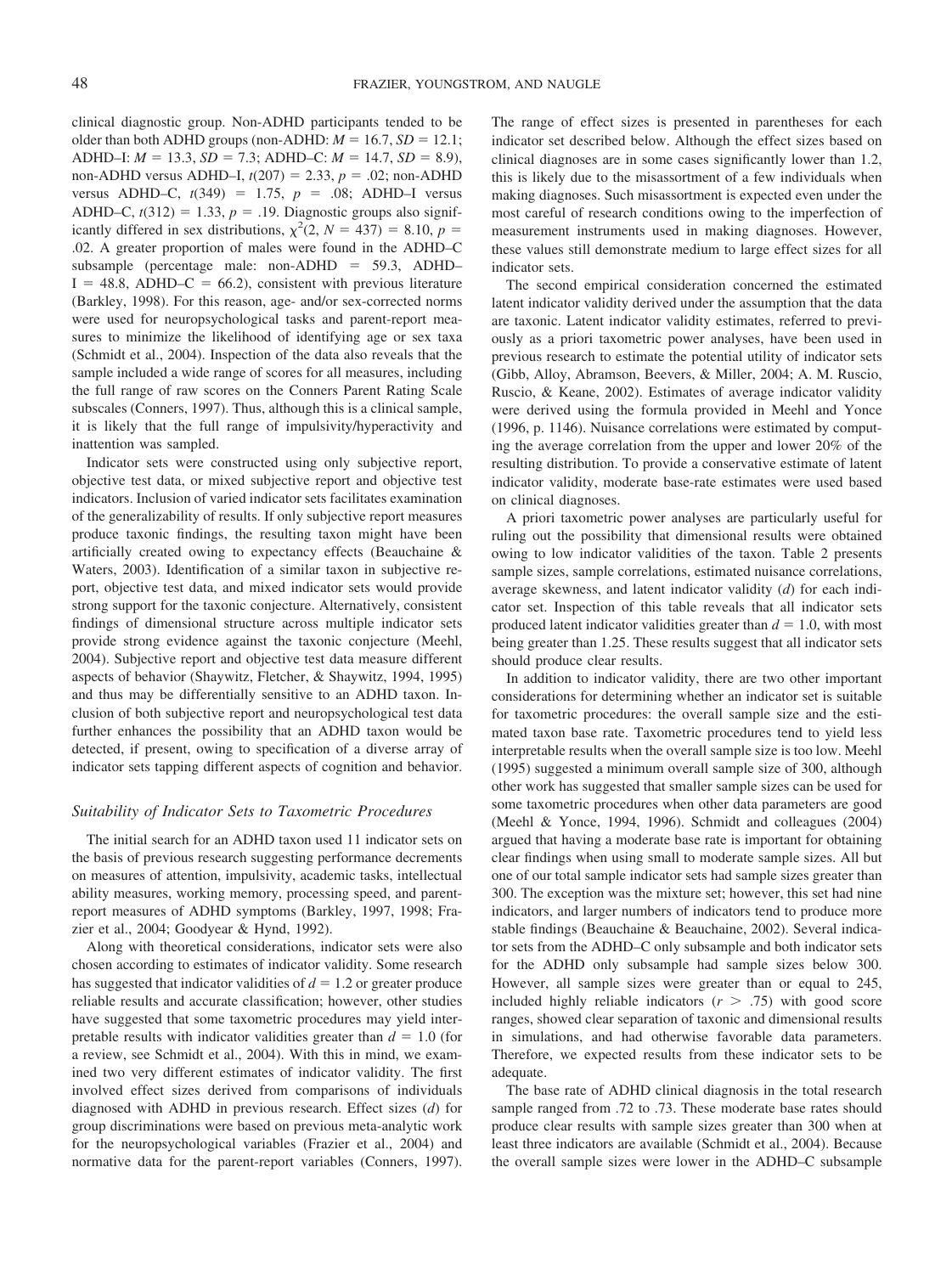Table 2 *Indicator Set Characteristics for the Total Sample, ADHD–C Subsample, and ADHD Subsample*

| Sample and indicator<br>set | Non-ADHD<br>(n) | ADHD-I<br>(n) | ADHD-C<br>(n) | Total sample<br>(N) | Sample<br>(r) | Nuisance<br>(r) | Average<br>skew | Latent validity<br>(d) |
|-----------------------------|-----------------|---------------|---------------|---------------------|---------------|-----------------|-----------------|------------------------|
| Total sample                |                 |               |               |                     |               |                 |                 |                        |
| ACH                         | 87              | 70            | 158           | 315                 | .65           | .27             | 0.03            | 2.33                   |
| <b>CPARS</b>                | 94              | 72            | 176           | 342                 | .44           | .27             | $-0.30$         | 1.23                   |
| CPARS-I                     | 93              | 72            | 173           | 338                 | .80           | .24             | 0.47            | 3.69                   |
| CPARS-H/I                   | 93              | 72            | 173           | 338                 | .69           | .09             | $-0.74$         | 3.09                   |
| <b>CPT</b> Factors          | 103             | 76            | 205           | 384                 | .53           | .11             | $-1.04$         | 2.13                   |
| <b>CPT</b> Validity         | 103             | 76            | 205           | 384                 | .38           | .25             | 0.18            | 1.03                   |
| IQ Indices                  | 110             | 78            | 206           | 394                 | .52           | .04             | 0.02            | 2.23                   |
| <b>IQ</b> Subtests          | 108             | 77            | 205           | 390                 | .36           | .15             | $-0.14$         | 1.28                   |
| $NP-PS$                     | 92              | 69            | 186           | 347                 | .34           | $-.14$          | $-0.11$         | 1.95                   |
| Mixture                     | 69              | 53            | 122           | 244                 | .28           | .08             | $-0.33$         | 1.17                   |
| ADHD-C subsample            |                 |               |               |                     |               |                 |                 |                        |
| <b>ACH</b>                  | 87              |               | 158           | 245                 | .66           | .24             | 0.08            | 2.32                   |
| <b>CPARS</b>                | 94              |               | 176           | 270                 | .47           | .21             | $-0.32$         | 1.47                   |
| CPARS-I                     | 93              |               | 173           | 266                 | .82           | .31             | 0.46            | 3.59                   |
| CPARS-H/I                   | 93              |               | 173           | 266                 | .71           | .13             | $-0.62$         | 2.99                   |
| <b>CPT</b> Factors          | 103             |               | 205           | 308                 | .50           | .13             | $-1.09$         | 1.82                   |
| <b>CPT</b> Validity         | 103             |               | 205           | 308                 | .46           | .25             | 0.13            | 1.32                   |
| IQ Indices                  | 110             |               | 206           | 317                 | .47           | .03             | 0.05            | 1.91                   |
| <b>IQ</b> Subtests          | 108             |               | 205           | 313                 | .37           | .14             | $-0.13$         | 1.27                   |
| $NP-PS$                     | 92              |               | 186           | 278                 | .33           | $-.21$          | $-0.15$         | 1.92                   |
| Mixture                     | 69              |               | 122           | 191                 | .28           | .07             | $-0.35$         | 1.12                   |
| ADHD subsample              |                 |               |               |                     |               |                 |                 |                        |
| CPARS-H/I                   |                 | 72            | 173           | 245                 | .68           | .09             | $-0.56$         | 2.97                   |
| NP-PS                       |                 | 69            | 186           | 255                 | .35           | .21             | $-0.10$         | 1.11                   |

*Note.* ADHD = attention-deficit/hyperactivity disorder (C = combined type; I = inattentive type); ACH = Achievement tests from the Woodcock– Johnson Tests of Ability (3rd ed.); CPARS = Conners Parent ADHD Rating Scale (I = inattention items; H/I = hyperactivity/impulsivity items); CPT Factors = untransformed factor scores derived from the Conners Continuous Performance Test (CPT); CPT Validity = Conners CPT variables with the highest validity for separation of clinical groups; IQ Indices = index scores from the Wechsler Adult Intelligence Scale—III (WAIS–III) and Wechsler Intelligence Scale for Children—III (WISC–III); IQ Subtests  $=$  IQ subtests from the WAIS–III and WISC–III; NP–PS  $=$  neuropsychological measures of processing speed; Mixture  $=$  selected measures with the highest clinical validity from the other indicator sets.

but the base rates of ADHD were closer to .50 (ADHD–C sample base-rate range  $= .64 - .67$ , results for these analyses were expected to be comparable to those for the total sample.

Each of the indicator sets was examined in both the total sample and a truncated sample with ADHD–I participants removed (ADHD–C subsample). The more distilled sample was included for two reasons. This sample concentrates on the more extreme group, posited to show all of the deficits associated with ADHD, and thus provides an additional consistency test, because similar results in both samples would support either dimensional or taxonic conclusions. Also, some researchers have suggested that ADHD–I and ADHD–C may be separate, unrelated disorders (Milich et al., 2001). Examining a mixed sample may lower the base rate of any potential taxa and potentially change patterns of nuisance covariance, thus increasing the risk of spurious null findings. Individuals with ADHD–C represented the larger proportion of individuals in the total sample, and therefore examination of these individuals independently was methodologically more tenable than examining the ADHD–I subsample independently. All indicator sets were standardized into a *z*-score metric using the sample mean and were transformed so that higher scores indicated better performance or fewer reported symptoms. When possible, all analyses were rerun using the raw scores. Highly similar results were obtained; therefore, only results using the standard scores are presented.

*Achievement (* $d = 0.70 - 1.01$ *).* The basic reading, math calculation, written expression, and academic fluency indices from the Woodcock–Johnson Tests of Ability—Third Edition were used as separate variables in one indicator set (Woodcock, McGrew, & Mather, 2001). Previously reported internal consistency reliabilities of these indices ranged from .91 to .95 (McGrew & Woodcock, 2001).

*Conners Parent ADHD Rating Scale (CPARS)—Revised*  $(d = 1.17 - 3.38)$ . The Attention/Cognitive Symptoms, Hyperactivity/Impulsivity, and Oppositional Behavior scales from the CPARS–Revised: Short Form were examined in one indicator set (Conners, 1997). Previously reported internal consistency reliabilities for these scales ranged from .86 to .94 (Conners, 1997).

We also examined two indicator sets composed of more homogeneous subsets of CPARS items. These sets were included because taxometric procedures may perform poorly if only one or two indicators from the more heterogeneous indicator sets described above have low validity for separating the taxon from the complement group (Meehl, 1995). The subsets were composed of only inattention items (CPARS–I) and only hyperactivity/impulsivity items (CPARS–H/I). Because individual items have limited range, items were pooled into item parcels by taking the mean of the items (four items per parcel for inattentive items and three items per parcel for hyperactive/impulsive items). This procedure resulted in two sets of three indicators per set. Item parcels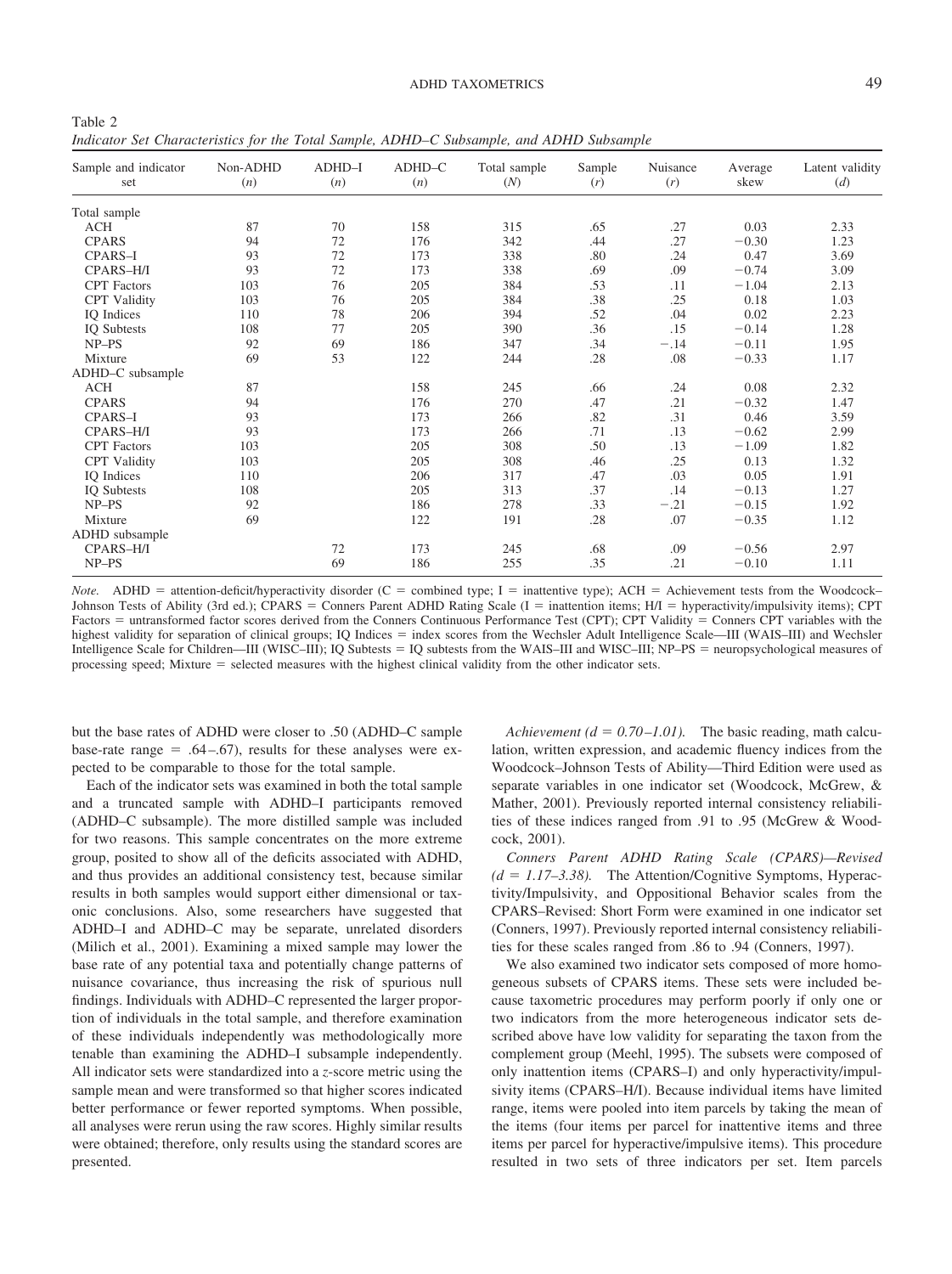facilitate sufficient range for each indicator variable (13-point for inattentive items; 10-point for hyperactive/impulsive items). The internal consistency reliability of these parcels was quite good for three- to four-item scales (for CPARS–I,  $r = .75-0.86$ ; for CPARS– H/I,  $r = .64 - .78$ ). Previous empirical work has used a similar procedure for creating input indicators (A. M. Ruscio et al., 2002).

*Conners Continuous Performance Test (CPT; Conners, 2000a;*  $d = 0.48 - 0.91$ . Two sets of indicators consisted exclusively of measures from the Conners CPT. The first indicator set was derived by averaging individual measures included in the Attention, Impulsivity, and Vigilance factors of CPT output. Only omissions, commissions, hit reaction time, hit reaction time standard error, variability, and hit reaction time interstimulus interval were included in the Attention factor average, as the other individual measures were not available. The Impulsivity and Vigilance factors were computed by averaging each of the individual measures included in these sections of the CPT output. This indicator set is referred to subsequently as *CPT Factors*. All of the indicators included in this factor had substantial significant negative skew (Attention  $= -0.96$ , Impulsivity  $= -1.86$ , and Vigilance  $= -0.31$ ; average skew  $= -1.04$ ). Previously reported split-half reliability coefficients for a subset of the individual measures composing these factors ranged from .66 to .95 (Conners, 2000b).

The second indicator set consisted of three individual CPT scores, Commissions, Variability, and Detectability (CPT Validity). These measures were chosen because they discriminated ADHD subjects from non-ADHD subjects better than any of the other individual CPT measures in the present sample.

Comparison of results from CPT Factors and CPT Validity ensured that a taxon was not spuriously identified owing to the effect of skew on the shape of taxometric graphs. CPT Factors had an average skewness of –1.04, whereas CPT Validity had an average skewness of 0.18. Negative skew tends to result in a left-to-right downward tilt to taxometric graphs, whereas positive skew tends to result in a left-to-right upward tilt. Thus, analyses using CPT Factors might tend to spuriously identify a low baserate taxon when the data are actually consistent with a dimensional structure, whereas CPT Validity might tend to spuriously identify a high base-rate taxon when the data are actually consistent with a dimensional structure. Alternatively, if both sets of indicators were to produce a taxon with a similar base rate, this would provide strong support for the existence of the taxon.

*Wechsler Intelligence Scales (IQ;*  $d = 0.41 - 0.85$ *).* Two sets of indicators were derived from either the Wechsler Adult Intelligence Scale—Third Edition (WAIS–III; Wechsler, 1997a) or the Wechsler Intelligence Scale for Children—Third Edition (WISC– III; Wechsler, 1991). The first set consisted of four index scores provided by each intellectual measure (IQ Indices). Although the index scores are not identical across measures, they are quite similar in composition, are highly correlated, and often include the same subtests. For example, the Working Memory index on the WAIS–III consists of Digit Span, Arithmetic, and Letter–Number Sequencing, whereas the WISC–III Freedom From Distractibility index consists of only Digit Span and Arithmetic. The second indicator set consisted of the IQ subtests thought to be most sensitive to the attention and working memory deficits observed in ADHD (IQ Subtests). This set included the Digit Span, Arithmetic, Digit Symbol (or Coding on the WISC–III), and Symbol Search subtests (Kaufman, 1994). Approximately 27% of individuals included in the IQ Indices set received the WAIS–III and 73% the WISC–III, and these percentages did not significantly differ as a function of ADHD clinical diagnosis,  $\chi^2(2, N = 394) = 1.62$ ,  $p =$ .44. Similar results were obtained for the IQ Subtests indicator set (26% received the WAIS–III, and 74% the WISC–III),  $\chi^2(2, N =$  $390) = 1.46$ ,  $p = .48$ . Previously reported reliabilities for the indices and subtests used in these indicator sets ranged from .70 to .96 (Wechsler, 1991, 1997b).

*Neuropsychological measures of processing speed (NP–PS;*  $d = 0.48 - 0.85$ . Neuropsychological measures of processing speed were included because of suggestions that individuals who exhibit symptoms of sluggish cognitive tempo may identify a distinct subset of individuals diagnosed as ADHD–I (Beauchaine, 2003; Carlson & Mann, 2002). In this context, measures of processing speed were conceptualized as behavioral indicators of sluggish cognitive tempo (Sullwold, 2004). These measures included the Coding and Symbol Search subtests of the Wechsler scales and hit reaction time from the Conners CPT.

*Mixture.* The final indicator set consisted of measures chosen from all of the previous indicator sets. In general, measures were chosen to have little overlap with other measures outside of their original indicator set and to have high validity for the separation of ADHD from control participants. This was done to examine the generalizability of any identified taxa, to evaluate an indicator set including variables with the highest estimated validity, and to include an indicator set with a larger number of indicators than other sets. Having a large number of indicators may produce clearer results (Schmidt et al., 2004). The indicators included CPARS attention/cognitive symptoms, CPARS hyperactivity/impulsivity, Achievement—math calculation, Achievement—written expression, CPT Attention, CPT Impulsivity, CPT Vigilance, IQ— Working Memory/Freedom From Distractibility, and IQ—Processing Speed.

To examine whether ADHD–I is a distinct subtype relative to ADHD–C, all control cases were removed from the sample (ADHD subsample) and two indicator sets were examined, CPARS–H/I and NP–PS. The CPARS–H/I set was included on the basis of findings of previous latent class analyses suggesting that the distinction between ADHD subgroups occurs for hyperactive/ impulsive items (Neuman et al., 1999). The NP–PS set was included to examine the hypothesis that a subset of individuals with ADHD–I represents a distinct category of individuals with sluggish cognitive tempo (Beauchaine, 2003; Carlson & Mann, 2002).

## *Analytic Strategy*

Taxometric methodologists have recommended using multiple taxometric procedures as well as other techniques for identifying latent classes (Schmidt et al., 2004). In particular, latent class analysis (LCA) can be a useful first step in the search for latent classes/taxa (Solomon, Haaga, & Arnow, 2001). LCA is particularly well suited for discriminating between two or more latent classes, whereas taxometric procedures are best able to discriminate between one or two latent classes. The presence of more than two classes in a data set may cause taxometric procedures to perform poorly, as each latent class may have a low base rate as well as potentially distinctive profiles on the indicators. Therefore, we began by subjecting indicator sets to LCA. Classification error rate, the Bayesian information criterion (BIC), and the Akaike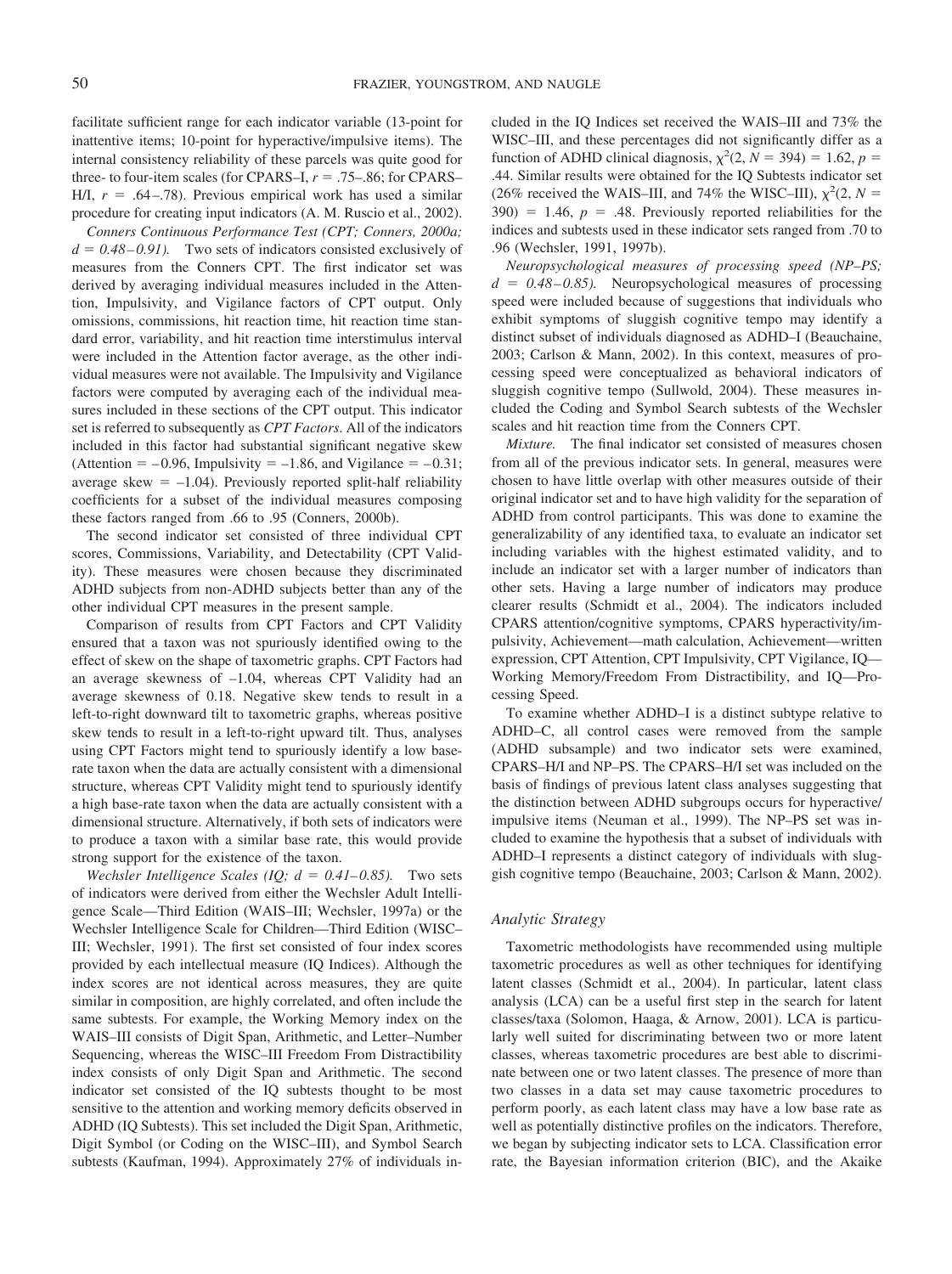information criterion (AIC) were examined to determine the presence of two or more latent classes (McCutcheon, 2002). If no strong evidence of more than two latent classes emerged in LCA results, indicator sets were deemed suitable for taxometric procedures.

Taxometric analyses were performed using program code developed by J. Ruscio (2004b) for the R programming environment. Three taxometric procedures were used in the present study: mean above minus below a cut (MAMBAC), maximum eigenvalue (MAXEIG), and latent mode (LMODE). Examination of three procedures serves as an additional consistency test, particularly because these are three relatively dissimilar methods (Schmidt et al., 2004). Several statistics were used to examine taxometric results: the variability of the base rate identified in MAXEIG analyses, the weighted-fit *d* statistic provided in J. Ruscio's (2004a) implementation of MAXEIG and MAMBAC, the nose count test based on raters' evaluations of taxometric graphs (for an extended discussion of this test, see Schmidt et al., 2004), and the convergence of base rates across taxometric procedures. To calculate the weighted-fit *d* index, 20 simulation samples were requested (10 taxonic, 10 dimensional) for each analysis. This index, and the simulation procedure more generally, were recently used to evaluate the latent structure of psychopathic personality (Marcus, John, & Edens, 2004), and a recent Monte Carlo study demonstrated that a closely related index, the comparative curve fit index, performs quite well at similar sample sizes and data parameters to the present study (J. Ruscio, Ruscio, & Meron, in press).

For the nose count test, eight raters unfamiliar with taxometric procedures rated the individual output indicator graphs resulting from each analysis, the average graph derived from the mean of all indicator graphs, and an overlay graph that presents the average graph superimposed on the average results  $(\pm 1 \text{ SD})$  derived from 10 simulated taxonic and 10 simulated dimensional data sets with roughly equivalent characteristics to the research data. For each taxometric procedure, raters were first presented with classic taxonic and dimensional graphs and given a verbal description of the general shape of taxonic and dimensional plots (i.e., MAMBAC taxonic plots are generally convex and shaped like a hill; dimensional plots are generally concave and shaped like a valley). Then, raters were shown a page with eight suboptimal simulated data sets (four taxonic, four dimensional). These data sets were simulated to represent the presumed ends of the distribution of analytic parameters for the research indicator sets. Thus, four simulated data sets (two taxonic, two dimensional) were based on  $N = 300$ , three indicators, base rate of taxon = .70, sample  $r =$ .40, nuisance  $r = .20$ , and mild skew; the other four simulated data sets (two dimensional, two taxonic) were based on  $N = 380$ , four indicators, base rate of taxon = .50, sample  $r = .50$ , nuisance  $r =$ .10, and no skew. Raters were asked to place a number  $(1 =$ taxonic,  $2 =$  dimensional, or  $3 =$  unspecified) over each average simulation graph. These example simulated data sets were used exclusively to educate raters about the shapes of taxonic and dimensional graphs under optimal and suboptimal analytic conditions and are distinct from simulated data used to examine the performance of decision rules. These simulated data sets are also different from the 20 simulated data sets (10 taxonic, 10 dimensional) generated as part of the analyses of research data for the computation of the fit *d* statistic and overlay graphs.

After rating example simulation data, raters were shown the individual and average indicator graphs and asked to make the same judgments they had made for the simulated graphs. Finally, they were shown the overlay graphs and asked to choose which graph contained lines that most closely matched or to indicate that they were not able to choose. For all decisions, raters were encouraged to make a choice between dimensional and taxonic and to reserve the unspecified category for instances in which they were unable to make a choice. Ratings were done separately for all MAMBAC graphs, followed by all MAXEIG graphs, and finally for all LMODE graphs. LMODE produces only individuals graphs and overlay graphs, because each indicator set generates only one individual graph, obviating the need for averaging.

Convergence of base-rate estimates should be observed when results have consistently identified a taxon. Although there are no guidelines for interpreting the absolute magnitude of convergence, widely divergent results do not support the taxonic conjecture. Therefore, this decision rule was examined only in situations where other rules suggested possible taxonicity.

A simulation study was undertaken to determine whether decision rules described above would provide accurate results for each indicator set and taxometric analysis.<sup>1</sup> For each indicator set, two data sets were simulated (one dimensional, one taxonic). Each pair of simulated data was generated using the specifications of one of the eight original indicator sets from the total sample. The CPARS–I and CPARS–H/I indicator sets were not included in this simulation study as their characteristics are largely overlapping with the CPARS indicator set. Specifications included sample size, number of indicators, taxon base rate, indicator validity, average interindicator total sample correlation, nuisance correlations, and skewness. The taxon base rate, indicator validity, and nuisance correlations were derived from preliminary analyses of the total sample data. Skewness values provided to the simulation program were estimated using guidelines presented in the manual (J. Ruscio, 2004a) and based on the actual skewness values of the indicator sets. Simulated data were analyzed using each taxometric procedure to determine whether any procedures performed poorly under conditions similar to those seen in actual data. Each of the decision rules was evaluated, as decision rules may provide variable results across taxometric procedures and indicator sets. The nose count test was implemented by having four raters unfamiliar with taxometric procedures evaluate individual, average, and overlay taxometric graphs. The reliability of ratings was determined using the kappa coefficient to determine whether raters could reliably distinguish between taxonic and dimensional graphs.

## Results

## *LCA*

Successive latent class models were tested with solutions ranging from one to six classes for each indicator set. Six was chosen as an upper limit to ensure that models considered the possibility of there being even more classes than identified in previous work (Milich et al., 2001). Classification error rates tended to increase from one- to six-class solutions, with the biggest rise occurring

<sup>1</sup> CPARS–I, CPARS–H/I, and NP–PS indicator sets were not included in the simulation study.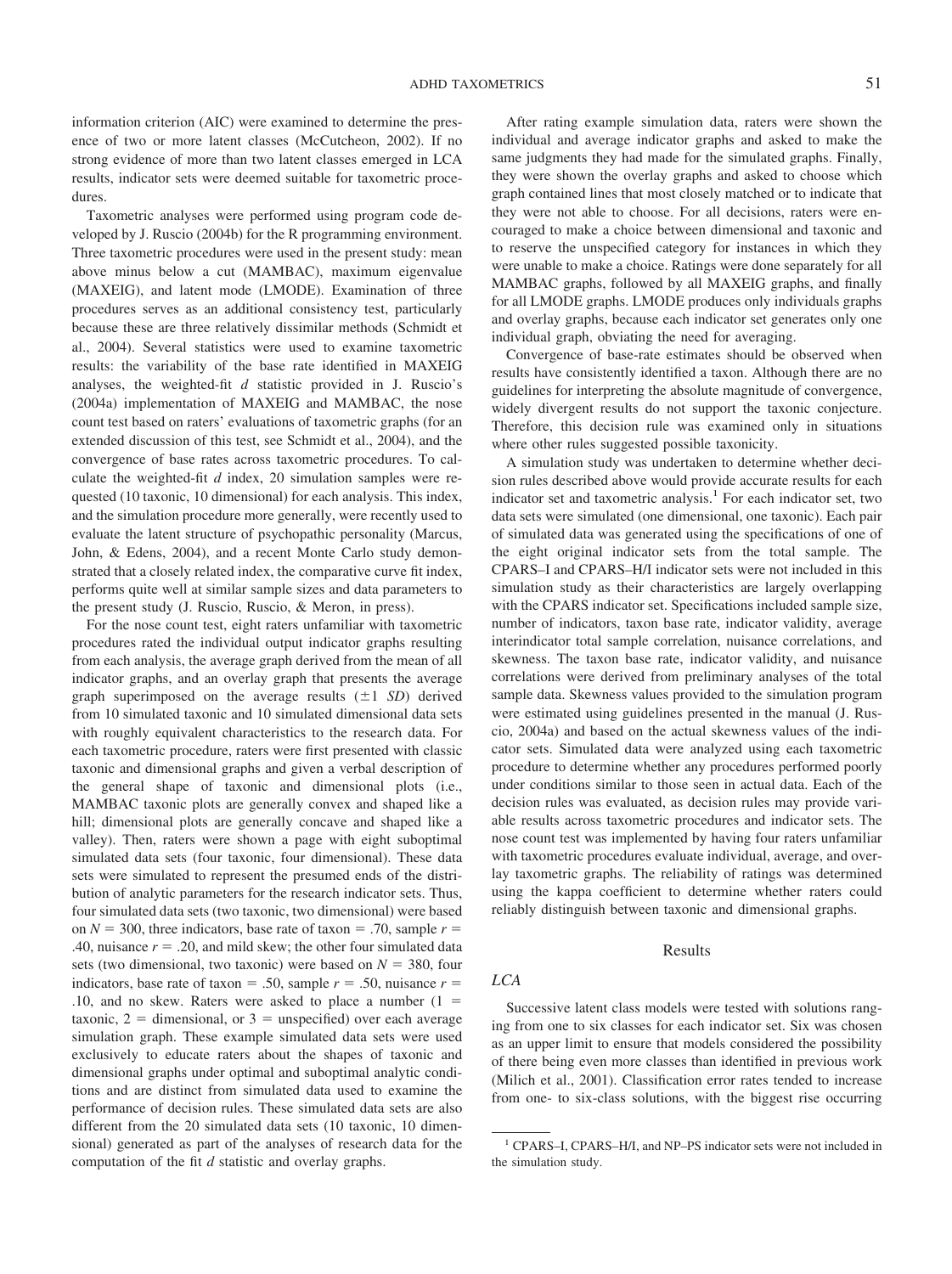from the one- to two-class solution. The exception to this pattern occurred for the IQ Subtests indicator set, where a local minimum was reached at the four-class step, and the NP–PS set, where the minimum was reached at the four- and five-class steps. AIC values tended to decline from one- to six-class solutions, with the exception of the IQ Indices and NP–PS indicator sets, where a local minimum was reached at the five-class step. BIC values showed local minima for all indicator sets. However, the number of classes identified varied across indicator sets from two to five, and in several cases the minimum was extremely close to values for adjacent solutions.

To further examine the possibility of two or more latent classes, LCA classifications were compared with clinical diagnostic classifications for each indicator set. In each set, the two-class classification was compared with a variable coded  $1 = \text{non-ADHD}, 2 = \text{non-ADHD}$ any ADHD subtype. The three-class classification was compared with a variable coded as  $1 =$  non-ADHD control,  $2 =$  ADHD–I,  $3 =$  ADHD–C. The four-class solution was compared with a variable coded  $1 =$  non-ADHD control,  $2 =$  ADHD–I,  $3 =$ ADHD–C,  $4 = \text{any }$  ADHD subtype with a learning disability diagnosis. Agreement of LCA results and clinical diagnoses was evaluated by computing the percentage of cases for which both variables agreed. In every case, the tables were structured to yield the highest possible level of agreement. Agreement was poor for all classifications, with two-class solutions showing the highest

## Table 3 *Simulation Study Results*

agreement (average percentage agreement: two-class solu- $\tau$  tion = 55.2, three-class solution = 40.6, four-class solu- $\text{tion} = 33.2$ .

Overall, these results indicate no clear or consistent winner in terms of the number of latent classes. Given the findings for the AIC and classification errors criteria, it is possible that these results indicate a large number of latent classes (i.e., six or more). However, this would be inconsistent with previous theory regarding the number of ADHD subtypes (Milich et al., 2001). Additionally, because these results do not suggest a definitive number of latent classes and LCA is not useful for distinguishing between one or two latent classes (i.e., dimensional vs. categorical representations), results may be consistent with a latent dimension. Finally, the lack of a definitive class solution indicates that taxometric procedures should not have been substantially influenced by the presence of multiple, low base rate taxa. Therefore, all indicator sets were submitted to taxometric procedures.

#### *Simulation Analyses*

Table 3 presents the results of the simulation study. Inspection of the bottom portion of the table reveals low reliability for ratings of individual and average MAMBAC and MAXEIG graphs (MAMBAC individual mean  $\kappa$  = .32, range = .22–.45; MAMBAC average mean  $\kappa = .36$ , range = .31-.46; MAXEIG

| <b>MAMBAC</b>            |                   |               |           |              |           |        | <b>MAXEIG</b>  |                        |               |           |           |                |                | <b>LMODE</b>  |              |                  |  |
|--------------------------|-------------------|---------------|-----------|--------------|-----------|--------|----------------|------------------------|---------------|-----------|-----------|----------------|----------------|---------------|--------------|------------------|--|
| Rating %                 |                   |               | Base rate |              | Fit       |        | Rating %       |                        |               | Base rate | Fit       | Rating %       |                |               |              |                  |  |
| Indicator set            | Tax               | Dim           | Unsp      | M            | <b>SD</b> | (d)    | Tax            | Dim                    | Unsp          | M         | <b>SD</b> | (d)            | Tax            | Dim           | Unsp         | Base rate<br>(M) |  |
| ACH dimensional          | $\overline{0}$    | 100           | $\theta$  | .53          | .04       | 5.3    | $\theta$       | 100                    | $\Omega$      | .52       | .27       | 2.9            | $\theta$       | 100           | $\theta$     | .50              |  |
| <b>ACH</b> taxonic       | 100               | $\Omega$      | $\Omega$  | .39          | .03       | $-6.5$ | 100            | $\Omega$               | $\theta$      | .27       | .03       | $-2.6$         | 100            | $\Omega$      | $\Omega$     | .60              |  |
| CPARS dimensional        | $\Omega$          | 100           | $\Omega$  | .54          | .03       | 11.2   | $\theta$       | 100                    | $\Omega$      | .19       | .11       | 3.0            | $\theta$       | 100           | $\mathbf{0}$ | .56              |  |
| CPARS taxonic            | 100               | $\Omega$      | $\Omega$  | .44          | .06       | $-2.3$ | 100            | $\Omega$               | $\Omega$      | .12       | .06       | $-2.3$         | 100            | $\Omega$      | $\Omega$     | .40              |  |
| CPT Factors dimensional  | $\Omega$          | 100           | $\Omega$  | .41          | .02       | 6.9    | 25             | 75                     | $\Omega$      | .19       | .07       | $-0.4$         | $\theta$       | 100           | $\Omega$     | .53              |  |
| CPT Factors taxonic      | 100               | $\Omega$      | $\Omega$  | .39          | .07       | 0.8    | 100            | $\Omega$               | $\Omega$      | .07       | .01       | $-3.4$         | 50             | 50            | $\Omega$     | .64              |  |
| CPT Validity dimensional | $\Omega$          | 100           | $\Omega$  | .63          | .03       | 16.0   | $\Omega$       | 100                    | $\Omega$      | .66       | .21       | 1.4            | $\Omega$       | 100           | $\Omega$     | .47              |  |
| CPT Validity taxonic     | 100               | $\Omega$      | $\Omega$  | .50          | .05       | 3.5    | 100            | $\Omega$               | $\Omega$      | .57       | .05       | $-2.3$         | 100            | $\Omega$      | $\mathbf{0}$ | .31              |  |
| IO Indices dimensional   | $\Omega$          | 100           | $\Omega$  | .53          | .05       | 6.6    | $\Omega$       | 100                    | $\Omega$      | .56       | .25       | 4.1            | $\Omega$       | 100           | $\Omega$     | .50              |  |
| IO Indices taxonic       | 100               | $\Omega$      | $\theta$  | .40          | .04       | $-1.5$ | 100            | $\Omega$               | $\Omega$      | .44       | .08       | $-1.5$         | 100            | $\Omega$      | $\Omega$     | .47              |  |
| IO Subtests dimensional  | $\Omega$          | 100           | $\Omega$  | .51          | .02       | 5.4    | $\Omega$       | 100                    | $\Omega$      | .31       | .08       | 2.6            | $\Omega$       | 100           | $\Omega$     | .50              |  |
| IO Subtests taxonic      | 75                | 25            | $\Omega$  | .43          | .04       | 1.4    | 100            | $\Omega$               | $\Omega$      | .38       | .05       | $-2.6$         | 100            | $\Omega$      | $\Omega$     | .48              |  |
| Mixture dimensional      | $\overline{0}$    | 100           | $\Omega$  | .53          | .04       | 1.2    | $\Omega$       | 100                    | $\Omega$      | .53       | .18       | 2.5            | $\theta$       | 100           | $\mathbf{0}$ | .50              |  |
| Mixture taxonic          | 25                | 75            | $\Omega$  | .46          | .08       | 1.1    | 100            | $\Omega$               | $\Omega$      | .29       | .08       | $-1.1$         | $\overline{0}$ | 100           | $\Omega$     | .42              |  |
|                          |                   |               |           |              |           |        |                | Reliability of ratings |               |           |           |                |                |               |              |                  |  |
|                          | Individual graphs |               |           |              |           |        | Average graphs |                        |               |           |           | Overlay graphs |                |               |              |                  |  |
| <b>MAMBAC</b>            |                   | <b>MAXEIG</b> |           | <b>LMODE</b> |           |        | <b>MAMBAC</b>  |                        | <b>MAXEIG</b> |           |           | <b>MAMBAC</b>  |                | <b>MAXEIG</b> |              | <b>LMODE</b>     |  |
| .32<br>Avg. K            |                   | .57           |           | 1.00         |           |        | .46            | .63                    |               | .93       |           | .99            |                | .92           |              |                  |  |

*Note.* Fit  $d =$  weighted fit *d* statistic; negative values favor taxonic results, and positive values favor dimensional results. Rating % refers to the percentage of overlay graphs rated as taxonic (tax), dimensional (dim), or unspecified (unsp). MAMBAC = mean above minus below a cut; MAXEIG = maximum eigenvalue; LMODE = latent mode; ACH = Achievement tests from the Woodcock–Johnson Tests of Ability (3rd ed.); CPARS = Conners Parent ADHD Rating Scale; CPT Factors = untransformed factor scores derived from the Conners Continuous Performance Test (CPT); CPT Validity = Conners CPT variables with the highest validity for separation of clinical groups; IQ Indices = index scores from the Wechsler Adult Intelligence Scale—III (WAIS–III) and Wechsler Intelligence Scale for Children—III (WISC–III); IQ Subtests = IQ subtests from the WAIS–III and WISC–III; Mixture = selected measures with the highest clinical validity from the other indicator sets.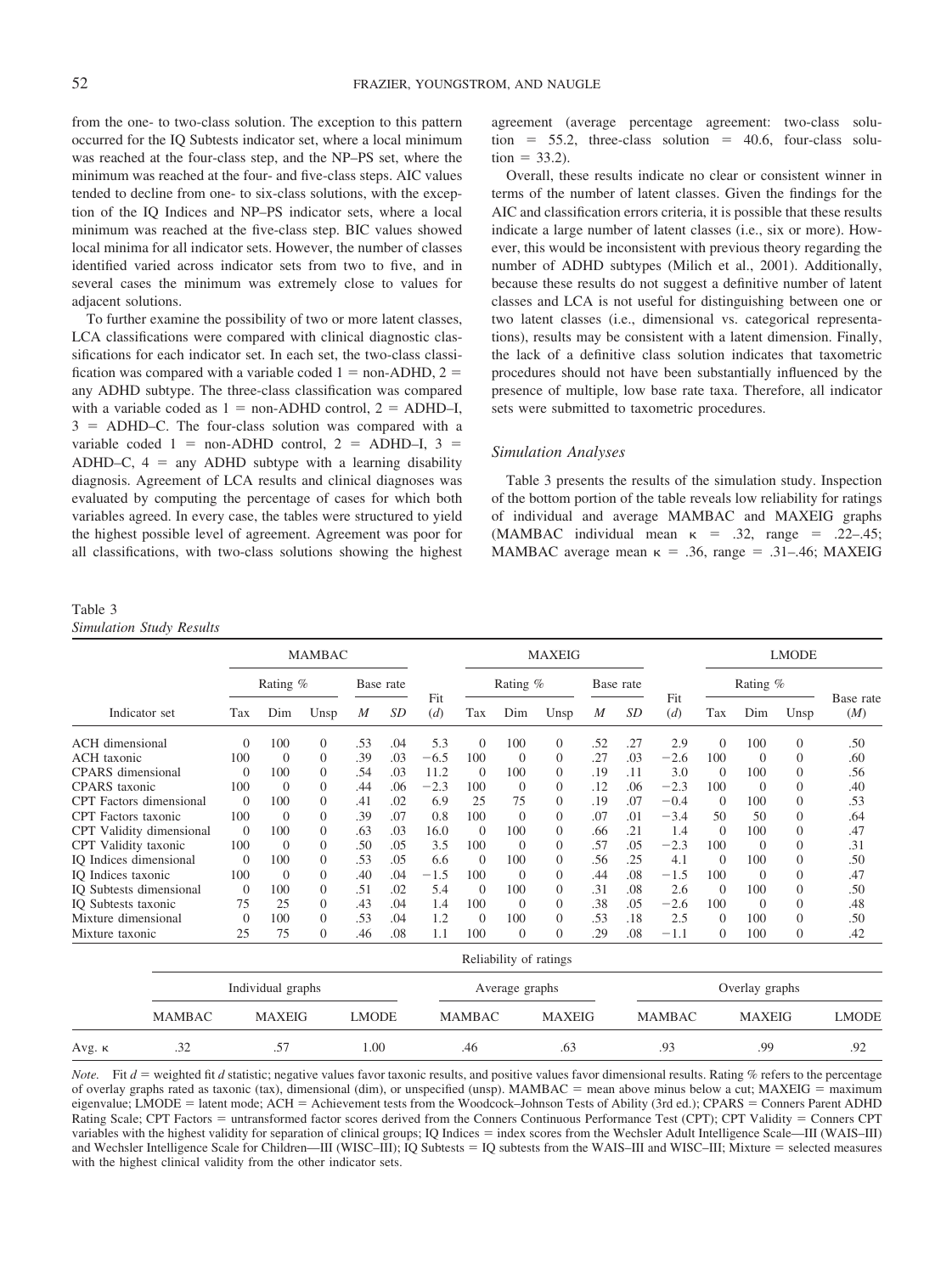individual mean  $\kappa = .57$ , range = .30–.88; MAXEIG average mean  $\kappa = .63$ , range = .23–.86). However, ratings of overlay MAMBAC and MAXEIG graphs had excellent reliability (MAMBAC mean  $\kappa$  = .93, range = .71–1.00; MAXEIG mean  $\kappa = .99$ , range = .88 –1.00). Both individual and overlay LMODE graphs produced excellent reliability (individual mean  $\kappa = 1.00$ , range = 1 to 1; overlay mean  $\kappa$  = .92, range = .73–1.00). On the basis of the higher reliability of ratings for MAMBAC and MAX-EIG overlay graphs and to reduce redundancy, only results from these ratings are presented.

Results of the simulation study indicated that ratings produced clear and interpretable results for most indicator sets and taxometric procedures (i.e., 87.5% of analyses rated with 100% agreement/ confidence). The exceptions occurred for ratings of MAMBAC analyses on the Mixture indicator set and LMODE analyses on the CPT Factors and Mixture indicator sets. The standard deviation of base-rate estimates derived from MAXEIG analyses produced good separation between dimensional and taxonic data for all indicator sets except IQ Subtests. The weighted-fit *d* statistic performed well for most analyses. The exceptions occurred for MAMBAC analyses on the CPT Factors, CPT Validity, IQ

Subtests, and Mixture indicator sets and MAXEIG analyses on the CPT Factors indicator set. For these analyses, the weighted-fit *d* statistic typically showed good separation, but both values—simulated dimensional and taxonic—were in the same direction. Decision rules for this subset of analyses should be interpreted with caution on the basis of their poor performance in the simulation study.

# *Taxometric Analyses*

Table 4 presents classification decisions (taxonic vs. dimensional) and base rates, separately for each sample, indicator set, and taxometric analysis (for an extended discussion of the three taxometric procedures used in the present study, see Cole, 2004; Schmidt et al., 2004).

*MAMBAC.* MAMBAC was performed using all indicators as separate output variables. To increase statistical power, a composite input indicator was created by summing all of the remaining indicators. MAMBAC plots that show a convex shape suggest taxonic structure, and plots with a concave shape suggest dimensional structure. Figure 1 presents MAMBAC overlay graphs for

Table 4

| Taxometric Statistics, Separately for Each Sample, Taxometric Procedure, and Indicator Set |  |  |  |  |  |  |
|--------------------------------------------------------------------------------------------|--|--|--|--|--|--|
|--------------------------------------------------------------------------------------------|--|--|--|--|--|--|

|                     |                | <b>MAMBAC</b> |                |                  |           |            |                |          | <b>MAXEIG</b> |     |           |            |                |      | <b>LMODE</b>   |     |                      |  |  |
|---------------------|----------------|---------------|----------------|------------------|-----------|------------|----------------|----------|---------------|-----|-----------|------------|----------------|------|----------------|-----|----------------------|--|--|
|                     |                | Rating %      |                |                  | Base rate |            |                | Rating % |               |     | Base rate |            | Rating %       |      |                |     |                      |  |  |
| Indicator set       | Tax            | Dim           | Unsp           | $\boldsymbol{M}$ | <b>SD</b> | Fit<br>(d) | Tax            | Dim      | Unsp          | M   | <b>SD</b> | Fit<br>(d) | Tax            | Dim  | Unsp           |     | Base rate M<br>Range |  |  |
| Total sample        |                |               |                |                  |           |            |                |          |               |     |           |            |                |      |                |     |                      |  |  |
| <b>ACH</b>          | $\Omega$       | 100           | $\overline{0}$ | .44              | .04       | 3.3        | $\overline{0}$ | 87.5     | 12.5          | .28 | .24       | 1.8        | $\mathbf{0}$   | 100  | $\overline{0}$ | .50 | .22                  |  |  |
| <b>CPARS</b>        | $\mathbf{0}$   | 100           | $\overline{0}$ | .47              | .06       | 11.7       | $\theta$       | 100      | $\theta$      | .28 | .14       | 5.5        | 75             | 25   | $\theta$       | .63 | .35                  |  |  |
| CPARS-I             | $\mathbf{0}$   | 100           | $\Omega$       | .62              | .02       | 3.3        | $\Omega$       | 75       | 25            | .82 | .06       | 1.7        | $\overline{0}$ | 100  | $\mathbf{0}$   | .48 | .34                  |  |  |
| CPARS-H/I           | $\Omega$       | 100           | $\Omega$       | .40              | .04       | 4.5        | $\Omega$       | 100      | $\Omega$      | .16 | .04       | 1.6        | $\mathbf{0}$   | 100  | $\Omega$       | .56 | .40                  |  |  |
| <b>CPT</b> Factors  | $\Omega$       | 100           | $\Omega$       | .33              | .01       | 4.8        | 62.5           | $\Omega$ | 37.5          | .15 | .09       | 0.2        | $\theta$       | 100  | $\Omega$       | .61 | .46                  |  |  |
| <b>CPT</b> Validity | $\Omega$       | 100           | $\Omega$       | .61              | .02       | 8.4        | 87.5           | 12.5     | $\Omega$      | .55 | .18       | $-1.4$     | $\theta$       | 87.5 | 12.5           | .49 | .12                  |  |  |
| IQ Indices          | $\Omega$       | 100           | $\Omega$       | .44              | .02       | 5.4        | $\theta$       | 87.5     | 12.5          | .33 | .12       | 2.2        | $\Omega$       | 100  | $\Omega$       | .53 | .20                  |  |  |
| IQ Subtests         | $\mathbf{0}$   | 100           | $\overline{0}$ | .43              | .04       | 6.1        | $\theta$       | 87.5     | 12.5          | .40 | .20       | 0.5        | $\mathbf{0}$   | 100  | $\mathbf{0}$   | .49 | .09                  |  |  |
| $NP-PS$             | $\Omega$       | 100           | $\Omega$       | .43              | .07       | 7.7        | $\Omega$       | 100      | $\Omega$      | .47 | .26       | 2.0        | 12.5           | 87.5 | $\overline{0}$ | .50 | .07                  |  |  |
| Mixture             | $\Omega$       | 100           | $\theta$       | .39              | .07       | 2.9        | 12.5           | 87.5     | $\Omega$      | .30 | .16       | 1.6        | 37.5           | 62.5 | $\Omega$       | .60 | .30                  |  |  |
| ADHD-C subsample    |                |               |                |                  |           |            |                |          |               |     |           |            |                |      |                |     |                      |  |  |
| <b>ACH</b>          | $\Omega$       | 100           | $\Omega$       | .44              | .03       | 3.0        | $\Omega$       | 87.5     | 12.5          | .28 | .25       | 2.2        | $\Omega$       | 100  | $\overline{0}$ | .50 | .22                  |  |  |
| <b>CPARS</b>        | $\mathbf{0}$   | 100           | $\Omega$       | .52              | .04       | 9.0        | $\Omega$       | 87.5     | 12.5          | .46 | .35       | 4.1        | 50             | 50   | $\overline{0}$ | .53 | .07                  |  |  |
| CPARS-I             | $\mathbf{0}$   | 100           | $\Omega$       | .61              | .02       | 2.6        | 37.5           | 37.5     | 25            | .16 | .05       | $-0.1$     | $\overline{0}$ | 100  | $\mathbf{0}$   | .48 | .45                  |  |  |
| CPARS-H/I           | $\Omega$       | 100           | $\Omega$       | .39              | .04       | 8.9        | $\Omega$       | 100      | $\Omega$      | .18 | .06       | 1.1        | 12.5           | 87.5 | $\Omega$       | .56 | .38                  |  |  |
| <b>CPT</b> Factors  | $\Omega$       | 100           | $\Omega$       | .36              | .02       | 7.6        | $\theta$       | 100      | $\Omega$      | .17 | .09       | 2.3        | $\Omega$       | 100  | $\mathbf{0}$   | .61 | .44                  |  |  |
| <b>CPT</b> Validity | $\overline{0}$ | 100           | $\Omega$       | .59              | .02       | 5.9        | $\Omega$       | 100      | $\Omega$      | .73 | .11       | $-2.9$     | $\theta$       | 100  | $\Omega$       | .46 | .27                  |  |  |
| IQ Indices          | 25             | 75            | $\Omega$       | .44              | .03       | 2.6        | $\Omega$       | 100      | $\Omega$      | .31 | .09       | 2.8        | $\mathbf{0}$   | 100  | $\mathbf{0}$   | .53 | .22                  |  |  |
| <b>IQ</b> Subtests  | $\overline{0}$ | 100           | $\Omega$       | .58              | .05       | 4.1        | 12.5           | 75       | 12.5          | .41 | .20       | 1.9        | $\Omega$       | 100  | $\mathbf{0}$   | .50 | .17                  |  |  |
| NP-PS               | $\Omega$       | 100           | $\Omega$       | .49              | .04       | 7.9        | $\Omega$       | 100      | $\Omega$      | .47 | .22       | 1.6        | 12.5           | 87.5 | $\Omega$       | .50 | .03                  |  |  |
| Mixture             | $\Omega$       | 100           | $\theta$       | .43              | .04       | 3.3        | 37.5           | 62.5     | $\Omega$      | .42 | .21       | $-0.3$     | 37.5           | 62.5 | $\Omega$       | .46 | .04                  |  |  |
| ADHD subsample      |                |               |                |                  |           |            |                |          |               |     |           |            |                |      |                |     |                      |  |  |
| CPARS-H/I           | $\mathbf{0}$   | 100           | $\mathbf{0}$   | .37              | .02       | 2.6        | 12.5           | 87.5     | $\Omega$      | .18 | .06       | 1.1        | $\overline{0}$ | 100  | $\mathbf{0}$   | .53 | .35                  |  |  |
| $NP-PS$             | $\Omega$       | 100           | $\mathbf{0}$   | .51              | .03       | 6.8        | $\mathbf{0}$   | 100      | $\theta$      | .61 | .17       | 2.0        | $\overline{0}$ | 100  | $\mathbf{0}$   | .49 | .12                  |  |  |

*Note.* The final column refers to the range of base rates from the three taxometric procedures for each indicator set. MAMBAC = mean above minus below a cut; MAXEIG = maximum eigenvalue; LMODE = latent mode; tax = taxonic, dim = dimensional, unsp = unspecified (could not be classified as either taxonic or dimensional); fit = weighted-fit *d* statistic (negative values favor taxonic results, positive values favor dimensional results); ACH = Achievement tests from the Woodcock–Johnson Tests of Ability (3rd ed.); CPARS = Conners Parent ADHD Rating Scale (I = inattention items; H/I = hyperactivity/impulsivity items); CPT Factors untransformed factor scores derived from the Conners Continuous Performance Test (CPT); CPT Validity = Conners CPT variables with the highest validity for separation of clinical groups; IQ Indices = index scores from the Wechsler Adult Intelligence Scale—III (WAIS–III) and Wechsler Intelligence Scale for Children—III (WISC–III); IQ Subtests IQ subtests from the WAIS–III and WISC-III; NP-PS = neuropsychological measures of processing speed; Mixture = selected measures with the highest clinical validity from the other indicator sets; ADHD = attention-deficit/hyperactivity disorder  $(C =$  combined type).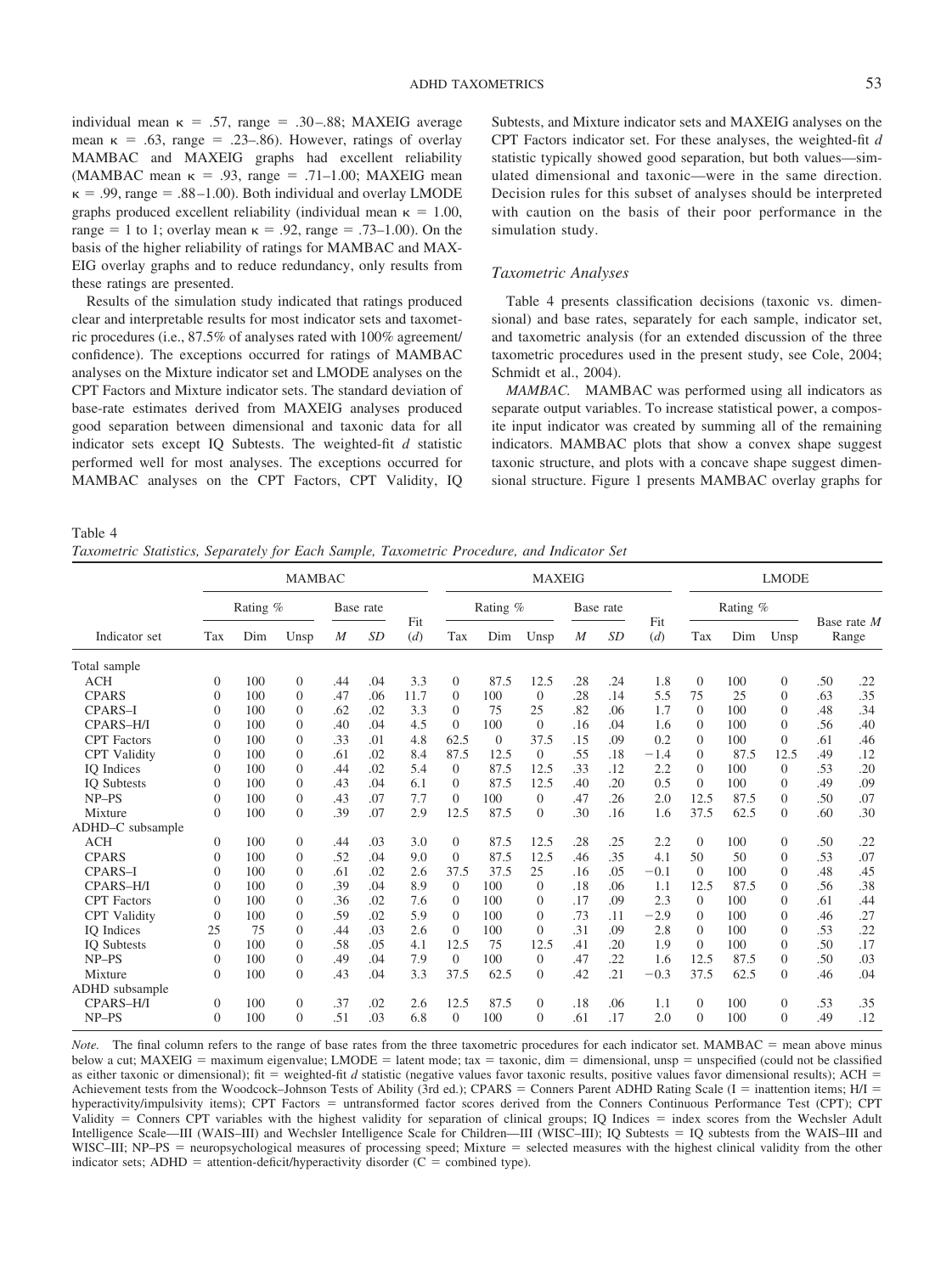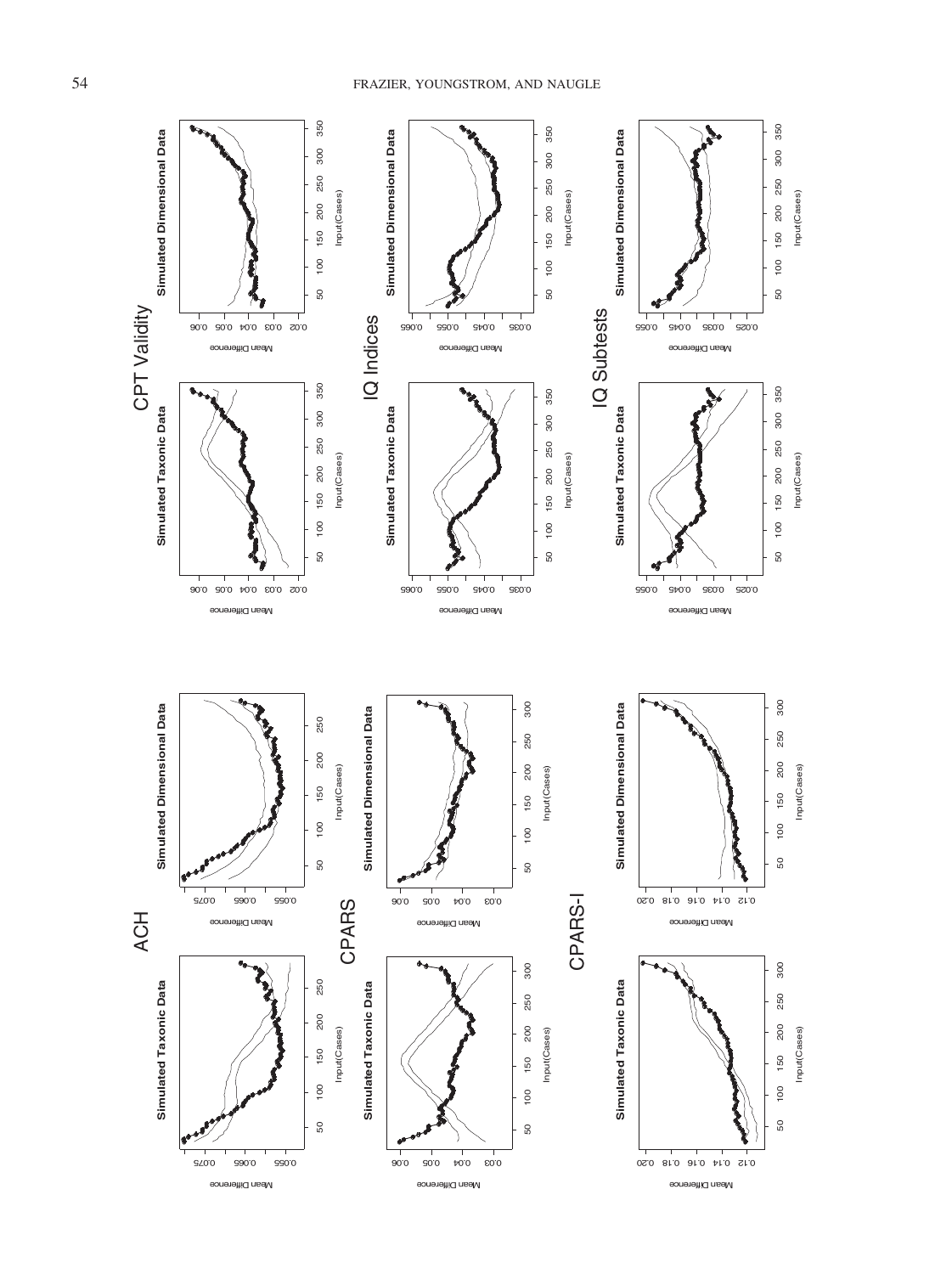



impulsivity items); CPT

Conners Continuous Performance Test; NP–PS

neuropsychological measures of processing speed.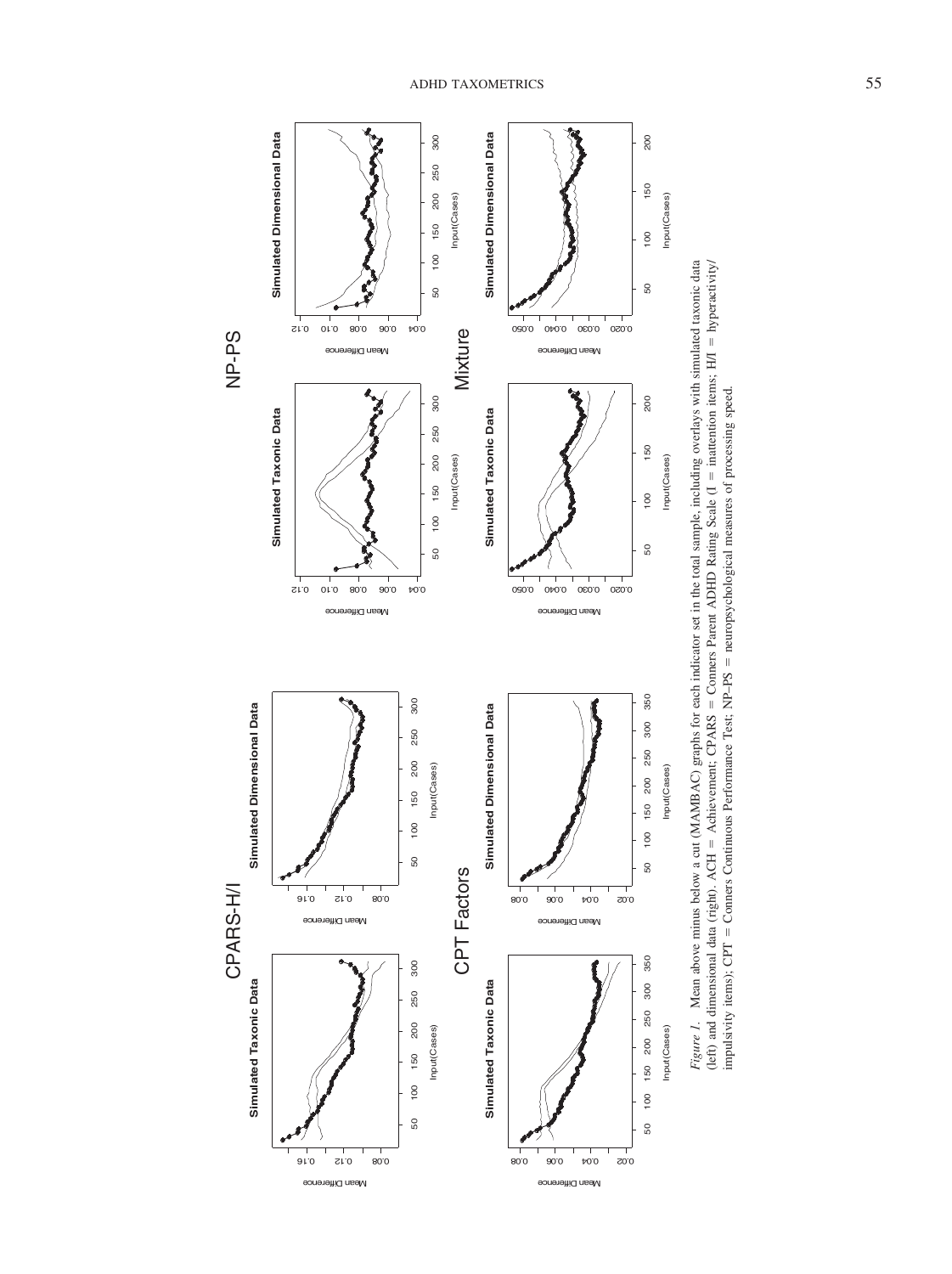each indicator set in the total sample, and Table 4 presents the classification ratings, base-rate estimates, and fit indices. The analysis for each indicator set results in two overlay graphs. In the first graph, research data, averaged from each individual graph, are overlaying simulated taxonic data (left), and in the second graph research data are overlaying dimensional data (right). Decision rules and graphs indicated strong support for dimensional latent structure across all indicator sets. Inspection of Figure 1 indicates that many graphs showed a clear concave appearance. In situations where the appearance was not clearly concave, the match of research data to simulated dimensional data was dramatically better (weighted-fit  $d = 3.3$  to 11.7, where highly positive *d* values indicate dimensional structure). Similar results were obtained for ADHD–C and ADHD subsamples. Ratings and fit *d* values indicated strong support for dimensional structure across all indicator sets.

*MAXEIG.* MAXEIG was performed using one input indicator and all remaining indicators as output variables. Analyses were permuted using each potential indicator as the input variable. Overlapping windows (90% overlap) were used for each slice of the input indicator. MAXEIG plots should show a convex shape (peaked) if the data are taxonic, whereas irregular or flat plots should be seen if the data are dimensional. Figure 2 presents MAXEIG overlay graphs for each indicator set in the total sample. The majority of decision rules and graphs indicated dimensional structure. The exceptions were some indications of taxonicity in the CPT Factors and CPT Validity indicator sets. For the CPT Validity indicator set, 87.5% of graphs were rated as taxonic and the weighted-fit  $d$  statistic was negative  $(-1.4)$ . However, the variability of base-rate estimates was quite high  $(SD = .18)$  relative to the variability of base-rate estimates from simulated taxonic data  $(SD = .05)$  and was more consistent with the variability of base-rate estimates from simulated dimensional data  $(SD = .21)$ . Similarly, for the CPT Factors indicator set, 62% of ratings indicated taxonic structure, whereas 38% were unspecified. However, the variability of base-rate estimates was more consistent with dimensional structure (research data  $= .09$ , simulated taxonic  $=$ .01, and simulated dimensional  $=$  .07). All other indicator sets produced fairly clear evidence of dimensionality, including positive weighted-fit *d* values ( $d = 0.5$  to 5.5), a greater percentage of graphs rated as dimensional (87% to 100%), and highly variable base-rate estimates within an indicator set (*SD*s ranging from .12 to .24).

Analyses of the ADHD–C and ADHD subsamples produced a somewhat different pattern of results that indicated greater support of dimensional findings. All but one of the indicator sets yielded a greater percentage of dimensional ratings (62%–100%) than taxonic ratings (0%–38%). The exception was CPARS–I, where ratings (37.5% taxonic, 37.5% dimensional, 25% unspecified) and the weighted-fit *d* were equivocal. The variability of base-rate estimates was also highly variable within indicator sets (*SD*s ranging from .05 to .35). The CPT Validity indicator set was the only data set to produce a highly negative weighted-fit *d* statistic  $(d = -2.9)$ , whereas the CPARS–I and Mixture indicator sets produced negative but small weighted-fit *d* values (CPARS–I *d*  $-0.1$ ; Mixture  $d = -0.3$ ). All other indicator sets yielded highly positive weighted-fit *d* statistics ( $ds = 1.1$  to 4.1).

*LMODE.* LMODE analyses examined all of the indicators in each indicator set simultaneously. Each LMODE analysis graphs the distribution of scores on the first principal component. Figure 3 presents LMODE overlay graphs with research data overlaying simulated dimensional and taxonic data. Research data are presented using the heavier line and remain consistent between both overlay graphs; simulation data are presented using two lighter lines and vary between graphs. Because LMODE generates a single base-rate estimate per indicator set, it is not meaningful to estimate the mean or standard deviation of the base-rate estimates. Results indicated moderate evidence for taxonic structure for the CPARS indicator set but for no other indicator sets. Inspection of the CPARS overlay graph reveals two small, but separate, bimodal peaks in the distribution. Raters were instructed to rate any graph containing two separate peaks with an observable downturn between peaks as taxonic. However, researchers have debated the significance of small peaks (Schmidt et al., 2004). Similarly, overlay graphs for the Mixture indicator set revealed two small peaks, possibly representing separate modes. However, raters were not able to adequately distinguish between simulated dimensional and taxonic data for this indicator set. Therefore, these peaks may be consistent with either taxonic or dimensional findings. Ratings and graphs for all other indicator sets were strongly consistent with dimensional structure. Results for the ADHD–C and ADHD subsamples were also suggestive of dimensionality, except that ratings for the CPARS indicator set were now equivocal (50% taxonic, 50% dimensional).

# *Consistency of Base-Rate Estimates*

The consistency of base-rate estimates for each analysis in which other decision rules suggested possible taxonicity was examined to confirm or reject this possibility. Table 4 presents the range of average base-rate estimates across analytic procedures, separately for each indicator set. In the total sample, only CPT Validity (range  $=$  .12), IQ Subtests (range  $=$  .09), and NP–PS  $(range = .07)$  showed modest consistency between base rates, whereas CPT Factors estimates were inconsistent (range  $= .46$ ). MAXEIG and MAMBAC analyses using negatively skewed CPT indicators tended to produce low base-rate estimates (.15 to .36). Alternatively, analyses using positively skewed indicators produced higher base-rate estimates (.55–.73). This possibility was anticipated on the basis of simulation results examining the effects of skewness and further supports the dimensional hypothesis. Truly taxonic findings should have yielded consistent base-rate estimates, especially for highly similar indicator sets such as those based on CPT variables.

In the ADHD–C subsample, CPARS (range  $= .07$ ) and Mixture  $(range = .04)$  showed good consistency between average base rates. However, these indicator sets showed little consistency in the total sample (CPARS, range  $= .35$ ; Mixture, range  $= .30$ ), and the other decision rules were either equivocal or indicated dimensionality. Thus, the evidence for taxonicity of these indicator sets is weak.

To further examine the possibility that CPARS, CPT Validity, CPT Factors, and Mixture indicator set analyses had identified an ADHD taxon, we examined agreement between LMODE, MAXEIG, and LCA classifications and ADHD diagnoses  $(1 =$ ADHD any type,  $2 =$  no ADHD). Results indicated poor agree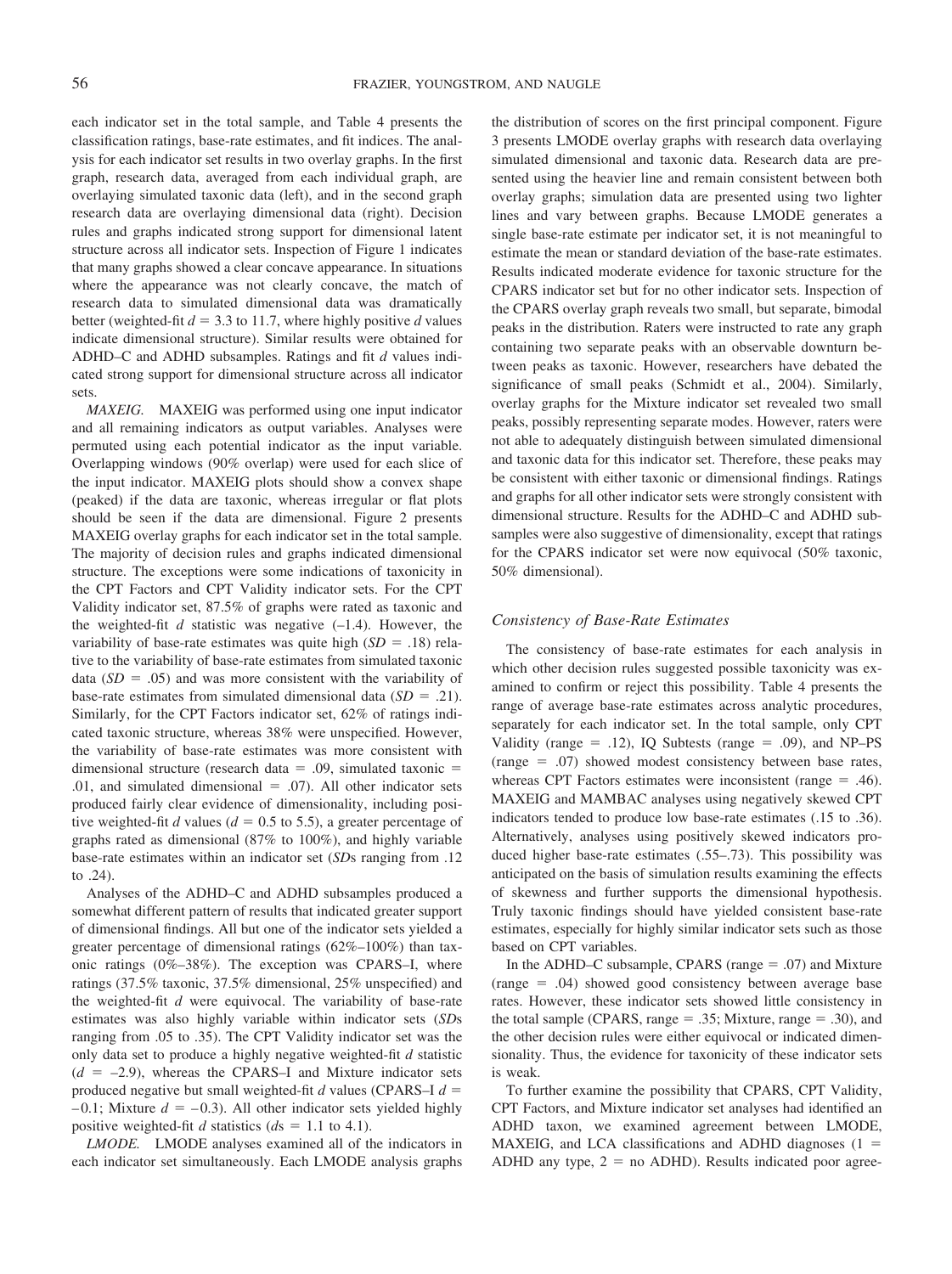ment between these classifications and clinical diagnoses (CPARS,  $\kappa$  = .13–.14; CPT Validity,  $\kappa$  = .02–.11; CPT Factors,  $\kappa$  = .04 –.14: Mixture,  $\kappa = .11 - .18$ ).

## Discussion

The primary goal of the present study was to investigate whether there was a category of cases showing changes in behavior or performance on neuropsychological tasks that would be consistent with a diagnosis of ADHD, versus behavioral and performance indicators ranging along a continuum. The investigation used a mix of subjective and performance measures that were chosen because of their demonstrated association with clinical diagnoses of ADHD. These multiple indicators of potential ADHD status were evaluated using four different statistical methods (MAMBAC, MAXEIG, LMODE, and LCA with continuous indicators) and multiple interpretive guidelines, with data drawn from a single clinical infrastructure with a high base rate of clinically diagnosed ADHD. The present findings, based on taxometric procedures, indicated that the core symptoms of ADHD may be best represented by a dimensional, not categorical, latent structure, consistent with the results of a previous taxometric study (Haslam et al., 2006). In the few cases where possible taxonic results were suggested, these findings were not confirmed by other taxometric procedures, decision rules, or results in a more distilled ADHD–C subsample. However, we should note that null findings may have occurred as a result of inadequate indicator selection, a significant problem for many taxometric investigations in which dimensional results are suggested.

Similarly, there was no evidence for a categorical distinction among ADHD subtypes. This latter finding suggests that ADHD subtypes may simply represent different ways of parsing the dimensions of inattention and hyperactivity/impulsivity. However, the latter conclusion regarding a categorical distinction between ADHD subtypes is limited by the fact that only two indicator sets were examined. It may be that other indicators will demonstrate a categorical distinction among ADHD subtypes. Sluggish cognitive tempo has been suggested as a potential indicator of the categorical distinction between ADHD subtypes (Beauchaine, 2003). Included in the present research was an indicator set composed of processing speed measures, presumably tapping the cognitive aspects of this construct. However, future research is needed with subjective report and possibly other behavioral indicators of this construct in order to further evaluate the possibility of a distinct subset of ADHD–I individuals. Future studies should also focus on indicators with substantial validity for separating ADHD from non-ADHD cases, as this will ensure that an ADHD taxon is not missed owing to inadequate indicator validity.

The absence of taxonic findings in a taxometric analysis should not be mistaken for strong evidence of dimensionality (Beauchaine, 2003). The present results, as with any taxometric analysis, may have been due to misspecification or poor validity of indicators. The indicators were chosen specifically because they have demonstrated a strong relationship to clinical and research diagnoses of ADHD (Frazier et al., 2004). Furthermore, results from preliminary power analyses suggest that poor validity was not a significant problem. However, future research using other candidate indicators, including specific *DSM–IV* symptom criteria, is needed to address the problem of misspecification. It is possible,

albeit unlikely, that there exists a group of individuals who differ qualitatively in terms of their *DSM–IV* symptomatology without showing related discontinuities on other behavioral or neuropsychological indicators. With this caveat in mind, failure to reject the null hypothesis of dimensionality has important implications for assessment and diagnosis.

Treating a dimensional, continuous construct as a categorical one hinders accurate assessment. Dichotomization of the continuum may reduce the reliability and validity of assessment (Mac-Callum, Zhang, Preacher, & Rucker, 2002). This is especially true if the dichotomy is implemented arbitrarily without reference to research suggesting the optimal cut point on the latent trait(s). Because *DSM* revisions have assumed a categorical diagnostic approach, no research has examined the number or composition of latent factors needed to accurately capture individuals at risk for functional impairments resulting from problems with attention, impulsivity, hyperactivity, behavioral dysregulation, and other constructs associated with ADHD. Without identification of the number and composition of these factors, the optimal cut point for initiating intervention remains unknown.

The categorical approach also results in significant loss of information because individuals with only mild, above threshold symptoms are labeled similarly to individuals with severe symptoms or impairment. Individuals with severe symptoms may show a greater range of impairment and may require different types of interventions or additional intervention strategies relative to individuals with fewer symptoms. Similarly, categorical diagnoses place individuals with mild, subthreshold symptoms into the non-ADHD category. It is possible that some of these individuals demonstrate functional impairment and would benefit from treatment. For example, in the PTSD literature, it has been noted that individuals with subthreshold symptoms often demonstrate significant impairment (Stein, Walker, Hazen, & Forde, 1997), and high degrees of impairment have also been documented for subsyndromal bipolar disorder (Lewinsohn, Seeley, & Klein, 2003). Unfortunately, these individuals are often denied services because they do not qualify for the PTSD or bipolar I diagnoses. It is possible that the rising and relatively high diagnostic prevalence of ADHD in the United States reflects an attempt to avoid the possibility of children not receiving services. However, the more sensitive threshold used to make categorical ADHD diagnoses may be generating a number of false positives (i.e., individuals without significant functional impairment or who do not need services). Future research should attempt to identify the number and content of dimensions needed to capture individuals at risk for functional impairments due to problems with attention and hyperactivity/ impulsivity. It may be that only one dimension (ADHD symptom severity) consisting of problems with attention is necessary to accurately identify individuals needing intervention and disability services. If the structure of ADHD is truly dimensional, accurate identification and measurement of dimensions will lead to a reduction in diagnostic errors. Future studies should also distinguish identified dimensions from symptoms of other disorders, to limit diagnostic redundancy (Campbell & Fiske, 1959). Finally, future research should focus on other variables that, in combination with ADHD symptom severity, may predict disability, functional impairment, or treatment response.

If dimensional results are further replicated, then the present findings also have significant methodological implications for past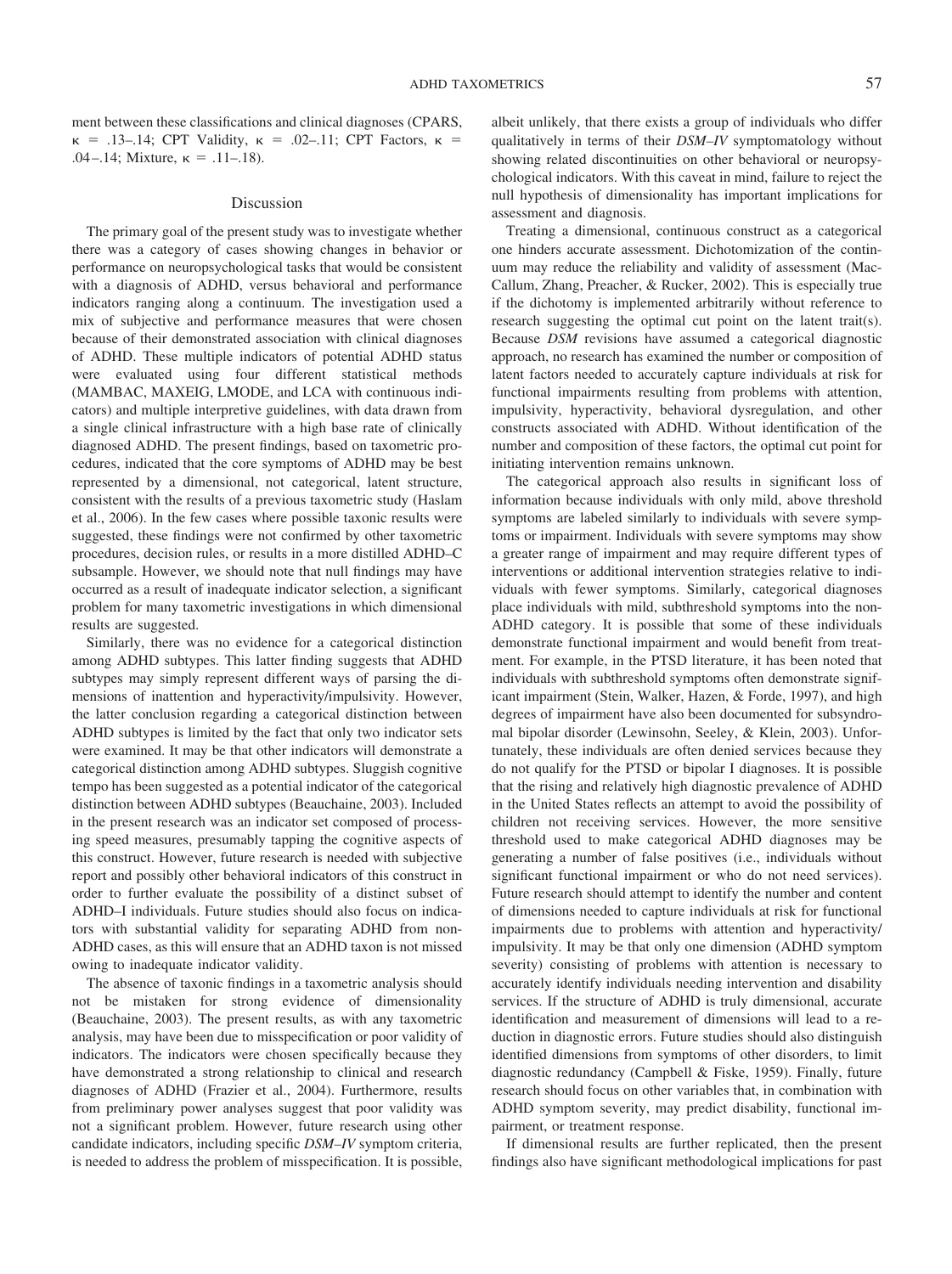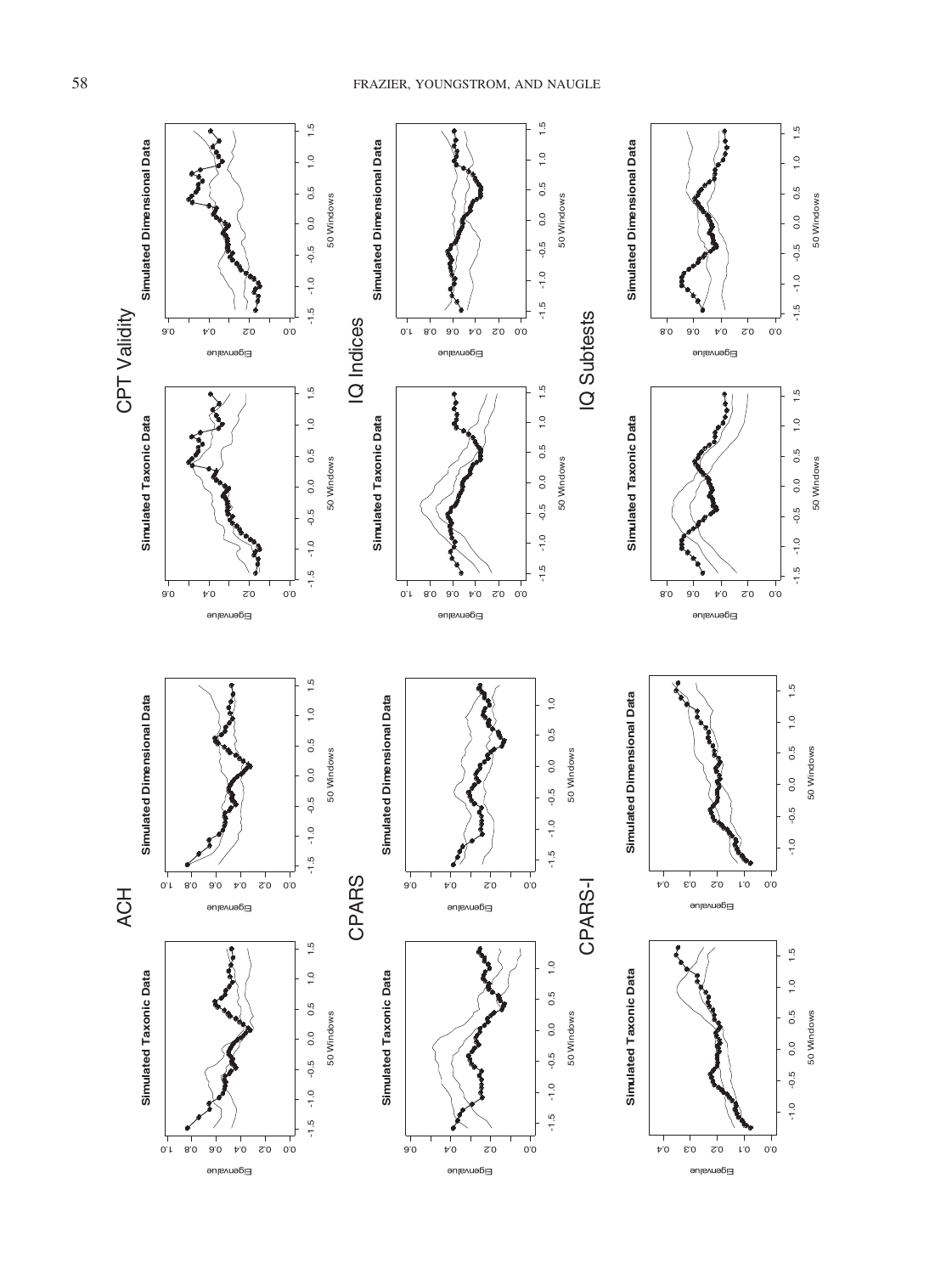

Figure 2. Maximum eigenvalue (MAXEIG) graphs for each indicator set in the total sample, including overlays with simulated taxonic data (left) and *Figure 2.* Maximum eigenvalue (MAXEIG) graphs for each indicator set in the total sample, including overlays with simulated taxonic data (left) and hyperactivity/impulsivity inattention items; H/I neuropsychological measures of processing speed. Conners Parent ADHD Rating Scale (I Conners Continuous Performance Test; NP–PS Achievement; CPARS dimensional data (right). ACH items); CPT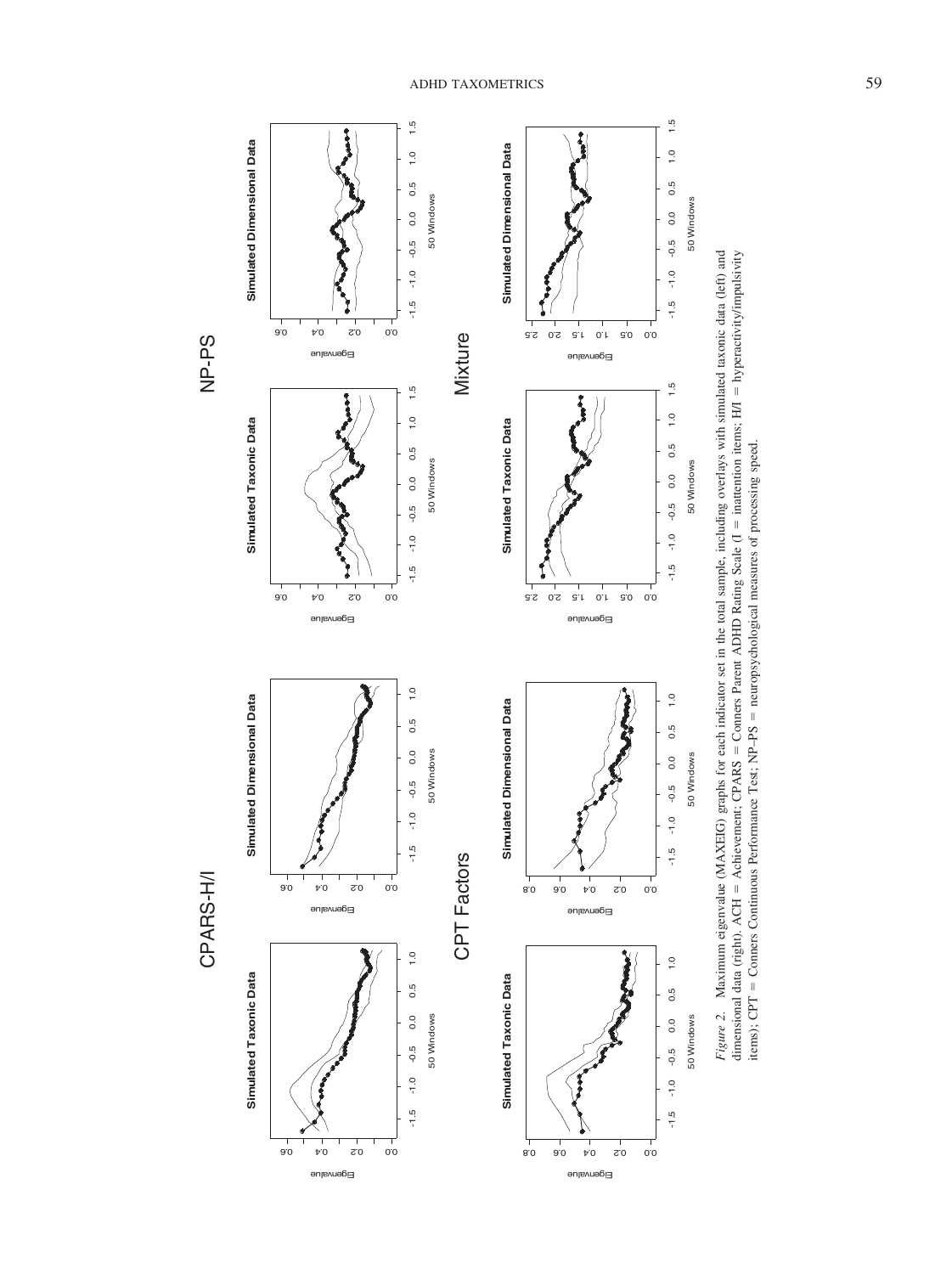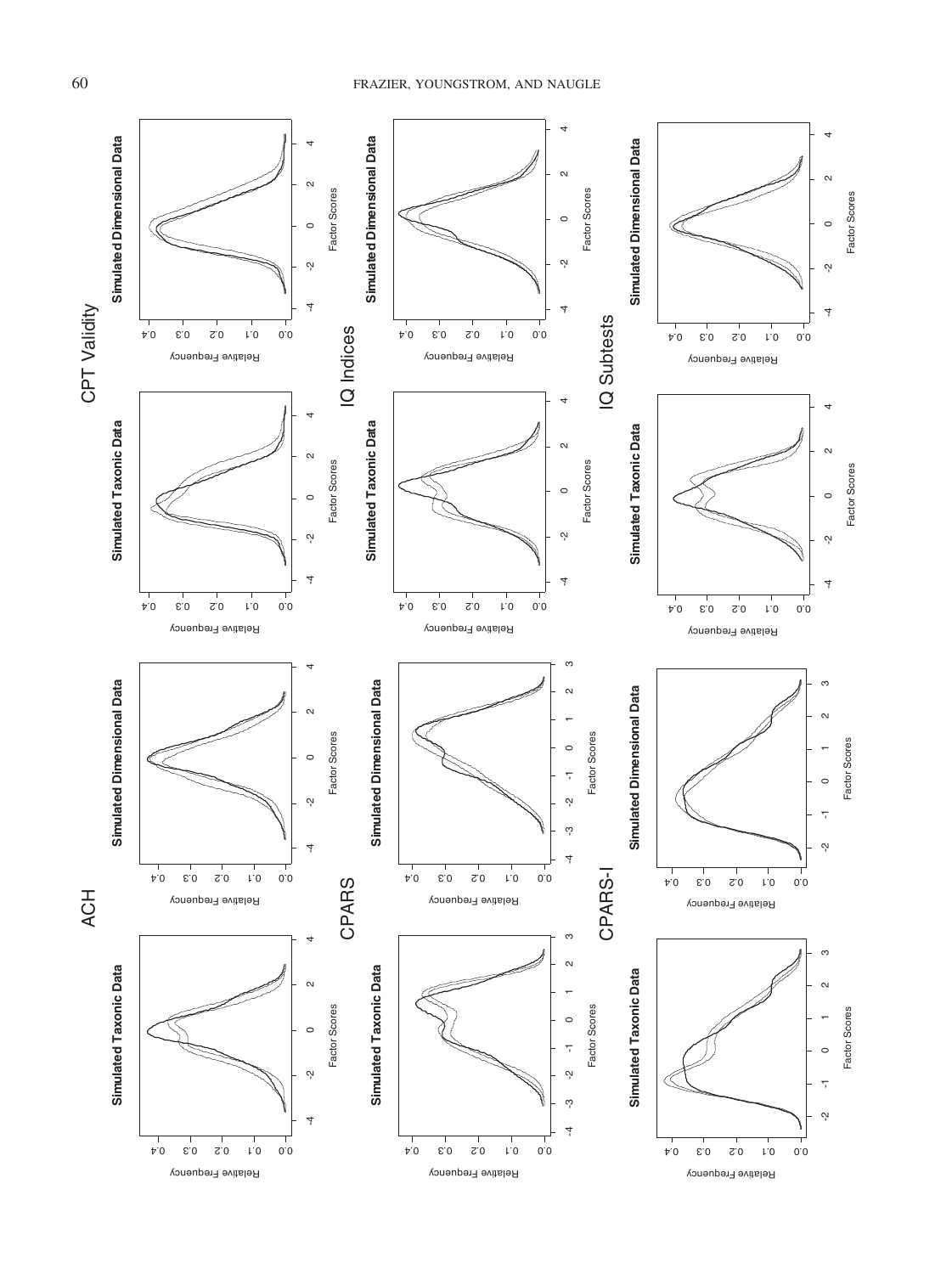

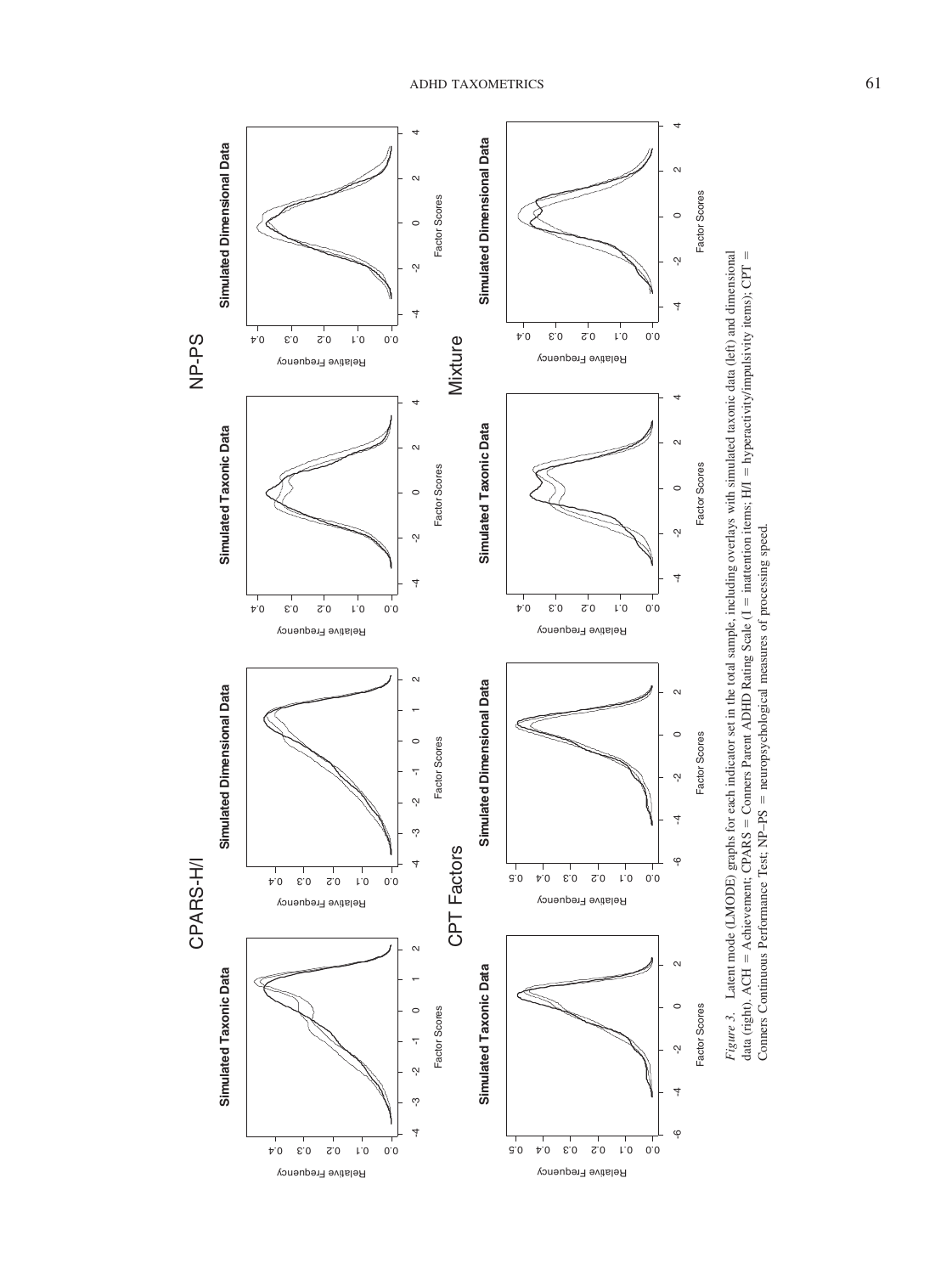and future ADHD research. Previous research has focused on group comparisons using *DSM* criteria. The present results indicate that previous studies should be interpreted as comparing ends of a continuum rather than distinct, qualitatively different entities. This may help to account for the inconsistent nature of findings in many areas: Some studies may show large effects due to comparisons of the extreme ends of the latent trait or traits, whereas other studies may show modest effects due to the inclusion of individuals falling in the middle of the continuum.

The present findings suggest that studies should shift from extreme group comparisons to correlational designs. These types of research designs can more accurately examine the relationship between ADHD symptoms and social, educational, or occupational impairment or treatment response. In particular, studies can examine whether the relationship between symptoms is linear or nonlinear and whether some dimensions of behavior (i.e., hyperactivity/impulsivity) show different relationships with impairment or treatment. The present findings also imply that future studies using a dimensional measurement approach are likely to have increased statistical power as a result of increased reliability and variability of scores.

The findings in this study, if supported in future studies, have clear implications regarding investigations of the etiology of ADHD. Previous work has suggested multiple cognitive, emotional, and behavioral deficits in ADHD. This has led some researchers to suggest a core deficit that results in these observable problems (Barkley, 1997; Quay, 1997). However, the multiplicity of identified deficits is unlikely to be completely explained by a single etiology, and recent genetic studies have failed to find a major or dominant genetic link (see Shastry, 2004, for a review). The present results are consistent with genetic findings and suggest that researchers should begin to focus on identifying the likely multifactorial etiology of ADHD and continue using methods that treat ADHD symptoms as polygenetic quantitative traits (Hudziak, 2001; Hudziak, Wadsworth, Heath, & Achenbach, 1999).

The notion of multiple consistency tests and replication serves as the foundation for taxometric procedures. The present study design was rich in consistency tests. These included the use of eight different indicator sets incorporating a range of methods, such as academic achievement data, behavioral ratings, and performance on both general neuropsychological tasks (e.g., Wechsler scales) and tasks more specifically implicated in ADHD (e.g., indices derived from continuous performance tests), as well as the use of three mathematically distinct taxometric procedures and a variety of different decision rules. The design involved 48 subsets of analyses, with many permutations of MAXEIG and MAMBAC analyses and decision rules underlying each indicator subset.

The choice of indicators was guided both by theory (Barkley, 1997; Quay, 1997) and by prior research into the effect sizes of group differences between ADHD and non-ADHD cases (Frazier et al., 2004), and the present analyses confirmed the high level of indicator validity before proceeding with the taxometric analyses. These selection procedures reduce the possibility that the taxometric models were misspecified, inadvertently including a set of indicators not relevant to the construct of ADHD. The investigation used a large, clinically referred sample that was likely to have a moderate base rate of ADHD. The investigation also used simulation results for comparison with research data to enhance the interpretability of findings. Use of these consistency tests partially

offsets the concern of accepting the null hypothesis of dimensionality, because multiple analyses converged on dimensional results.

An additional strength of the present study was its use of an alternative statistical procedure, latent class analyses, for identifying distinct groups of individuals. LCA provides a safeguard for identifying whether there are more than two taxa mixed into the same data set. Other taxometric methods provide rigorous tests of the one-group (dimensional) versus two-group models but could produce ambiguous or misleading results if the data contain a mixture of more than two taxa.

There were several limitations to this study. The sample sizes for most of the total sample analyses were only slightly larger than those proposed by other researchers and developers of taxometric procedures (Meehl, 1995; Schmidt et al., 2004), and the sample sizes for three of the combined type sample analyses were below recommended thresholds. The indicator sets used in the present research did not include all 18 symptoms of ADHD as delineated in *DSM–IV*. Thus, as stated previously, a taxon may have been missed owing to indicator misspecification. However, we believe that the wide range of indicators used and previous research demonstrating substantial validity of these indicators reduces the likelihood of misspecification. Beauchaine (2003) recommended other candidate indicators for the identification of an ADHD taxon or differentiation of ADHD subtaxa, including indicators of sluggish cognitive tempo and urinary 3-methoxy-4-hydroxyphenylglycol, a norepinephrine metabolite. Some research has also suggested that frontal electroencephalogram activity may differentiate between individuals with and without ADHD (Monastra et al., 1999). Future research should examine these candidate *DSM–IV* and physiological indicators, ideally in tandem, to determine whether the present findings suggestive of dimensionality generalize across other important methods for assessing ADHD symptoms and correlates.

The present study also used a clinic-referred sample, which permitted a larger base rate of the clinical diagnosis of ADHD, thereby circumventing the problem of having too few taxon members for identification. However, samples that are more representative of the population permit greater generalization. Specifically, very large epidemiologic samples  $( > 3,000 \text{ cases})$  sufficient to ensure adequate detection of very low base rates are needed. Unfortunately, obtaining these samples is extremely costly and typically prohibits the administration of multiple cognitive measures, thereby limiting indicator selection. Ultimately, determination of the latent structure of ADHD will rely on replication in both epidemiologic samples, in which a few carefully chosen subjective report indicators are collected, and clinical samples, in which large numbers of subjective report and objective indicators can provide comprehensive coverage of possible ADHD markers.

An additional limitation of the present study was that data from the WAIS–III and WISC–III were treated as a single indicator set. However, we do not believe this was a substantial problem, for two reasons. First, the indicators derived from both tests are highly similar. Second, because of the Flynn effect, the mixture of different versions is likely to have biased the present findings toward identification of a pseudotaxon and not a dimensional solution. Therefore, mixing these tests is unlikely to have negatively impacted the present results.

Overall, the present findings suggest that a dimensional approach to assessment and interpretation may be more appropriate,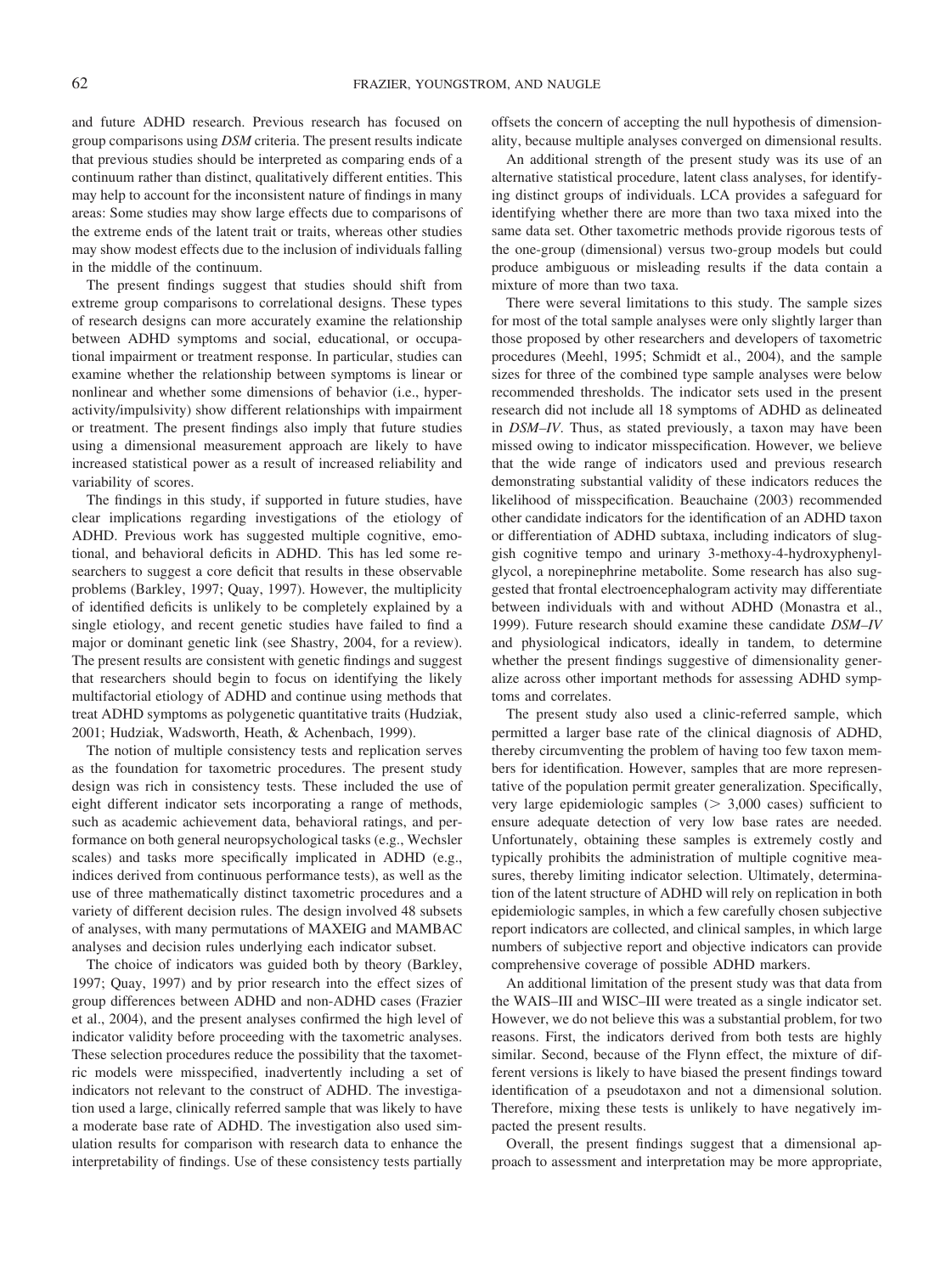at least in a clinical sample. Even if an ADHD taxon were to emerge using a different indicator set or sample, the present findings clearly challenge the widespread clinical practices of using cognitive ability tests, including specific subtest data (Kaufman, 1994), as well as continuous performance tests as methods for identifying a category of youths at risk for ADHD. Several studies have questioned the value of cognitive ability tests as diagnostic measures for ADHD (Watkins, Kush, & Glutting, 1997a, 1997b). The present findings suggest that the failure of these tests could be attributed to their not being valid indicators of ADHD status, despite clinical and theoretical arguments to the contrary. Alternatively, the present findings are also consistent with the possibility that there is no naturally occurring taxon of ADHD, and the growing body of evidence is more supportive of dimensional models of individual differences in attention and motor activity.

#### References

- Adams, H. E., & Cassidy, J. F. (1993). The classification of abnormal behavior. In P. B. Sutker & H. E. Adams (Eds.), *Comprehensive handbook of psychopathology* (2nd ed., pp. 3–25). New York: Plenum Press.
- American Psychiatric Association. (1980). *Diagnostic and statistical manual of mental disorders* (3rd ed.). Washington, DC: Author.
- American Psychiatric Association. (1994). *Diagnostic and statistical manual of mental disorders* (4th ed.). Washington, DC: Author.
- Amor, L. B., Grizenko, N., Schwartz, G., Lageix, P., Baron, C., Ter-Stepanian, M., et al. (2005). Perinatal complications in children with attention-deficit hyperactivity disorder and their unaffected siblings. Journal of Psychiatry & Neuroscience, 30, 120-126.
- Barkley, R. A. (1997). Behavioral inhibition, sustained attention, and executive functions: Constructing a unified theory of ADHD. *Psychological Bulletin, 121,* 65–94.
- Barkley, R. A. (1998). *Attention-deficit hyperactivity disorder: A handbook for diagnosis and treatment* (2nd ed.). New York: Guilford Press.
- Barkley, R. A. (2001). The inattentive type of ADHD as a distinct disorder: What remains to be done. *Clinical Psychology Science and Practice, 8,* 489 – 493.
- Beauchaine, T. P. (2003). Taxometrics and developmental psychopathology. *Development and Psychopathology, 15,* 501–527.
- Beauchaine, T. P., & Beauchaine, R. J. (2002). A comparison of maximum covariance and k-means cluster analysis in classifying cases into known taxon groups. *Psychological Methods, 7,* 245–261.
- Beauchaine, T. P., & Waters, E. (2003). Pseudotaxonicity in MAMBAC and MAXCOV analyses of rating-scale data: Turning continua into classes by manipulating observer's expectations. *Psychological Methods, 8,* 3–15.
- Campbell, D. T., & Fiske, D. W. (1959). Convergent and discriminant validation by the multitrait–multimethod matrix. *Psychological Bulletin, 56,* 81–104.
- Carlson, C. L., & Mann, M. (2002). Sluggish cognitive tempo predicts a different pattern of impairment in the attention deficit hyperactivity disorder, inattentive type. *Journal of Clinical Child and Adolescent Psychology, 31,* 123–129.
- Carson, R. C. (1991). Dilemmas in the pathway of *DSM–IV*. *Journal of Abnormal Psychology, 100,* 302–307.
- Castellanos, F. X., Giedd, J. N., Berquin, P. C., Walter, J. M., Sharp, W., Tran, T., et al. (2001). Quantitative brain magnetic resonance imaging in girls with attention-deficit/hyperactivity disorder. *Archives of General Psychiatry, 58,* 289 –295.
- Castellanos, F. X., Giedd, J. N., March, W. L., Hamburger, S. D., Vaituzis, A. C., Dickstein, D. P., et al. (1996). Quantitative brain magnetic resonance imaging in attention-deficit. *Archives of General Psychiatry, 53,* 607– 616.
- Chhabildas, N., Pennington, B. F., & Willcutt, E. G. (2001). A comparison of neuropsychological profiles of the *DSM–IV* subtypes of ADHD. *Journal of Abnormal Child Psychology, 29,* 529 –540.
- Cole, D. A. (2004). Taxometrics in psychopathology research: An introduction to some of the procedures and related methodological issues. *Journal of Abnormal Psychology, 113,* 3–9.
- Conners, C. K. (1997). *Conners' Rating Scales—Revised.* North Tonawanda, NY: Multi-Health Systems.
- Conners, C. K. (2000a). *Conners' CPT II: Continuous Performance Test II. Computer program for Windows.* North Tonawanda, NY: Multi-Health Systems.
- Conners, C. K. (2000b). *Conners' CPT II: Continuous Performance Test II. Technical guide and software manual.* North Tonawanda, NY: Multi-Health Systems.
- Dahlstrom, W. G. (1995). Pigeons, people, and pigeon-holes. *Journal of Personality Assessment, 64,* 2–20.
- Faraone, S. V., Biederman, J., Weber, W., & Russell, R. L. (1998). Psychiatric, neuropsychological, and psychosocial features of *DSM–IV* subtypes of attention-deficit/hyperactivity disorder: Results from a clinically referred sample. *Journal of the American Academy of Child and Adolescent Psychiatry, 37,* 185–193.
- Frazier, T. W., Demaree, H. A., & Youngstrom, E. A. (2004). A metaanalysis of intellectual and neuropsychological test performance in attention-deficit/hyperactivity disorder. *Neuropsychology, 18,* 543–555.
- Gibb, B. E., Alloy, L. B., Abramson, L. Y., Beevers, C. G., & Miller, I. W. (2004). Cognitive vulnerability to depression: A taxometric analysis. *Journal of Abnormal Psychology, 113,* 81– 89.
- Goodyear, P., & Hynd, G. (1992). Attention deficit disorder with (ADD–H) and without (ADD–W) hyperactivity: Behavioral and neuropsychological differentiation. *Journal of Child Clinical Psychology, 21,* 273–305.
- Haslam, N. (1997). Evidence that male sexual orientation is a matter of degree. *Journal of Personality and Social Psychology, 73, 862-870.*
- Haslam, N., Williams, B., Prior, M., Haslam, R., Graetz, B., & Sawyer, M. (2006). The latent structure of attention-deficit/hyperactivity disorder: A taxometric analysis. *Australian and New Zealand Journal of Psychiatry, 40,* 639 – 647.
- Hinshaw, S. P. (2001). Is the inattentive subtype of ADHD a separate disorder? *Clinical Psychology: Science and Practice, 8,* 498 –501.
- Hinshaw, S. P., Carte, E. T., Sami, N., Treuting, J. J., & Zupan, B. A. (2002). Preadolescent girls with attention-deficit/hyperactivity disorder: II. Neuropsychological performance in relation to subtypes and individual classification. *Journal of Consulting and Clinical Psychology, 70,* 1099 –1111.
- Hudziak, J. J. (2001). The role of phenotypes (diagnoses) in genetic studies of attention-deficit/hyperactivity disorder and related child psychopathology. *Child and Adolescent Psychiatric Clinics of North America, 10,* 279 –297.
- Hudziak, J. J., Wadsworth, M. E., Heath, A. C., & Achenbach, T. M. (1999). Latent class analysis of Child Behavior Checklist attention problems. *Journal of the American Academy of Child and Adolescent Psychiatry, 38,* 985–991.
- Kaufman, A. S. (1994). *Intelligent testing with the WISC–III.* New York: Wiley.
- Lahey, B. B. (2001). Should the combined and predominantly inattentive types of ADHD be considered distinct and unrelated disorders? Not now, at least. *Clinical Psychology: Science and Practice, 8,* 494 – 497.
- Lewinsohn, P. M., Seeley, J. R., & Klein, D. N. (2003). Bipolar disorder in adolescents: Epidemiology and suicidal behavior. In B. Geller & M. P. DelBello (Eds.), *Bipolar disorder in childhood and early adolescence* (pp. 7–24). New York: Guilford Press.